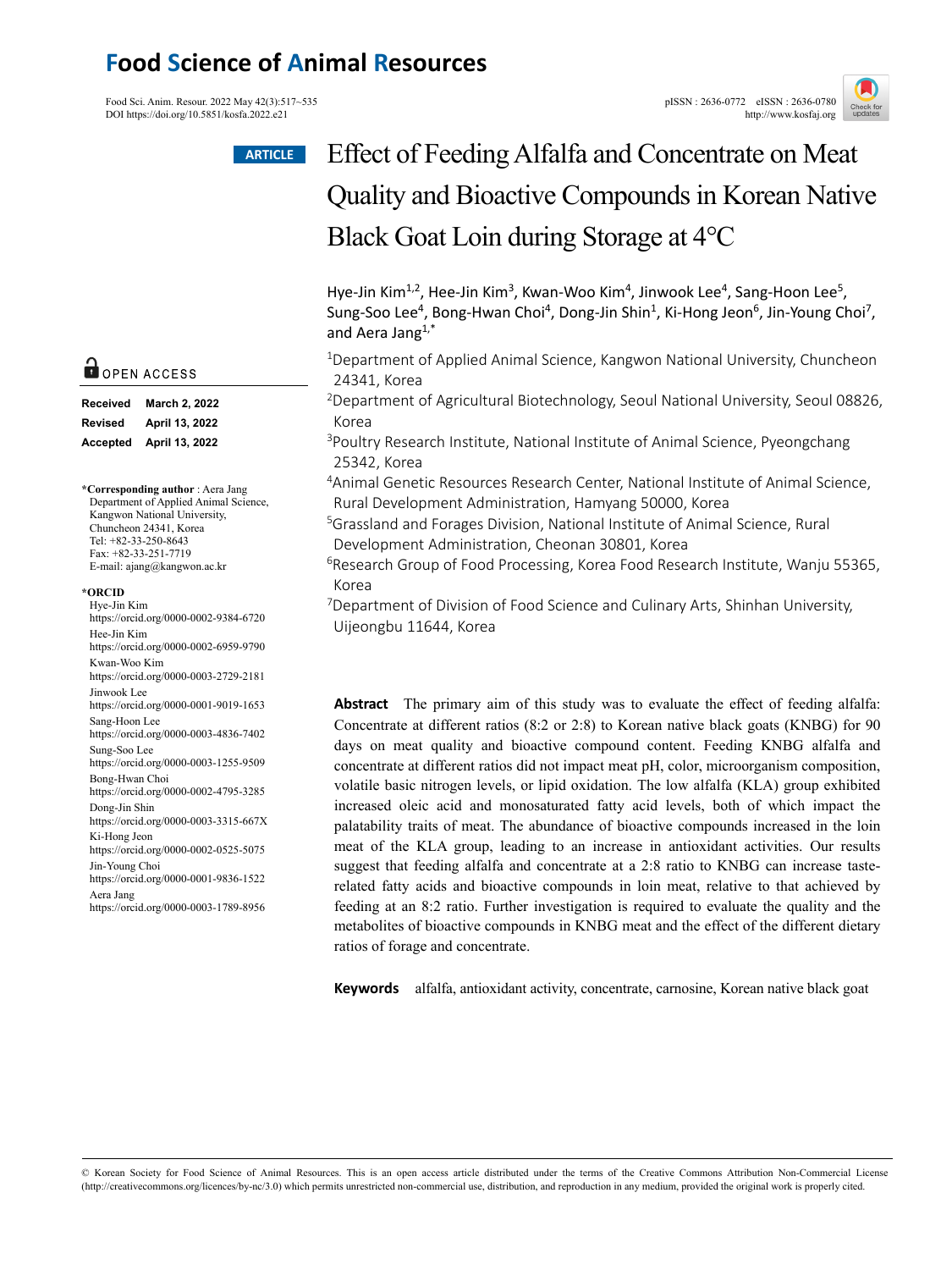### **Introduction**

Korean native black goats (KNBG; *Capra hircus coreanae*) are an indigenous breed in Korea, ~80% of which are predominantly black (Son, 1999). KNBG have been raised as domestic livestock in Korea for more than 2,000 years (Kim et al., 2014). However, with its perceived health benefits in the elderly, children, and pregnant persons (Kim et al., 2014; Kim et al., 2019; Son, 1999), consumption of KNBG meat has been increasing (Kim et al., 2019). In Korea, there are 14,664 farms which have raised 542,744 heads of crossbreed black goat (MAFRA, 2019). Although the production size of KNBG is significantly lower than that of crossbreed black goat, research on the production of high-quality meat from KNBG is crucial to meet the increasing demands for KNBG meat.

KNBG farming has transitioned from multiple farming systems into one intensive farming system (Kim et al., 2014), making standardized treatment more attainable. Diet is a major factor influencing meat production and quality (Marinova et al., 2001). In particular, adjusting energy levels can improve meat production and quality. Concentrate feeding is an effective dietary method to breed goats on a large scale. However, large-scale concentrate feeding may hinder the growth of goats by increasing feed costs and the risk of developing metabolic diseases (Jung et al., 2008). Hence, alfalfa hay has been used as a forage source in finishing diets to supply crude protein to ruminants (Hwang et al., 2018). The mixture of pasture and concentrates can stabilize the ruminating environment and improve feed intake, and nutrient utilization efficiency has been attracting attention recently (Lee et al., 2021b). Lee et al. (2019) have reported that feeding a high forage or a high concentrate diet (8:2 or 2:8) altered ruminal fermentation and the bacterial community structure in KNBG; however a limitation on the meat quality of KNBG existed. Generally high-concentrate feeding increases the producibility and palatability (texture and flavour) of meat (French et al., 2000); thus, concentrate abundance and grass quality have increased (Kim et al., 2012). Moreover, fodders high in concentrate can increase the fat content of meat (Steen and Kilpatrick, 2000). Meanwhile, certain studies have reported that meat from grassfed animals has better antioxidant activity compared to that from concentrate-fed animals (Descalzo et al., 2007; Gatellier et al., 2004; Yang et al., 2002). However, few studies have investigated the effect of concentrate and grass-feeding on the physicochemical characteristics of KNBG meat (Hwang et al., 2018; Kim et al., 2014).

Meat is a significant source of bioactive compounds or nutraceuticals, such as minerals, fatty acids, vitamins, and peptides (Pogorzelska-Nowicka et al., 2018). Specifically, consumption of KNBG can provide various compounds, including carnosine, coenzyme Q10, anserine, and L-carnitine. However, storage of KNBG meat in cold rooms in markets or extended refrigeration can cause degradation of meat quality and loss of bioactive contents. Indeed, we have previously found that the abundance of certain bioactive compounds and antioxidant activity decreases in beef during storage (Kim and Jang, 2021), whereas antioxidants in meat reportedly improve meat shelf-life and quality (Velasco and Williams, 2011).

Therefore, in the current study, we aimed to evaluate the effect of feeding KNBG with alfalfa and concentrate at different ratios on loin meat quality, bioactive compound abundance, and antioxidant activity during cold storage.

# **Materials and Methods**

#### **Sample preparation and storage conditions**

Ten KNBG (48.6±1.4 kg body weight; 4.8±1.2 years old, castrated male) were randomly divided into two groups and were fed with the experimental diet for 90 days of finishing period. The high alfalfa (KHA) group (n=5) was fed alfalfa and concentrate daily at an 8:2 ratio; the low alfalfa (KLA) group  $(n=5)$  was fed alfalfa and concentrate daily at a 2:8 ratio. Animals had free access to water, and experimental feed was provided *ad libitum* twice daily. The alfalfa composition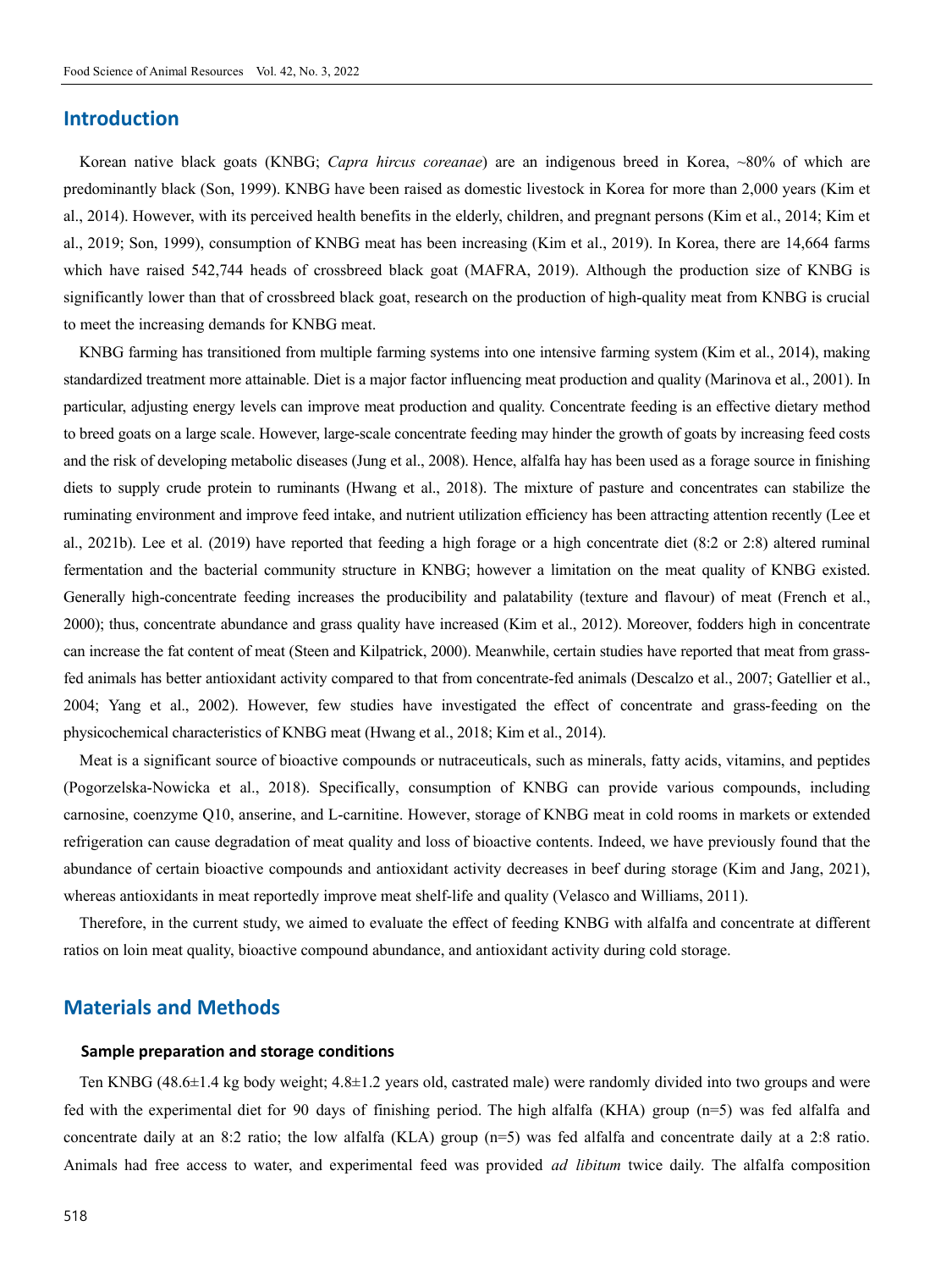comprised 7.42% moisture, 15.0% crude protein, 1.49% crude fat, 6.59% crude ash, 56.1% neutral detergent fibre, 44.2% acid detergent fiber, and 2.16 Mcal/kg metabolizable energy. The conventional concentrate (EE0SL0132, TS Rainbow Feed, Seoul, Korea) comprised 8.52% moisture, 18.8% crude protein, 3.80% crude fat, 6.75% crude ash, 23.0% acid detergent fibre, 9.03% neutral detergent fiber, and 2.77 Mcal/kg metabolizable energy. The detailed ingredients and the chemical composition of the experimental diets are shown in Table 1. The KNBG were slaughtered after 90 days on the experimental diet. After slaughtering, the carcasses were chilled for 24 h at 2℃, and loin muscles (*longissimus dorsi*) were sampled for analysis. The animal care and use protocols were followed under approval of the Institutional Animal Care and Use Committee of the NIAS, RDA, Korea (NIAS-2019-1545).

#### **Table 1. Ingredients and chemical composition of experimental diets**

|                                                        | $\%$ of DM |             |  |  |
|--------------------------------------------------------|------------|-------------|--|--|
| Item                                                   | Alfalfa    | Concentrate |  |  |
| Ingredients                                            |            |             |  |  |
| Corn grain                                             |            | 12.0        |  |  |
| Wheat grain                                            |            | 9.0         |  |  |
| Brown rice                                             |            | 2.5         |  |  |
| Lupin seeds                                            |            | 2.0         |  |  |
| Rice bran                                              |            | 2.0         |  |  |
| Wheat bran                                             |            | 0.7         |  |  |
| Corn germs meal                                        |            | 9.0         |  |  |
| Lupin hulls                                            |            | 12.0        |  |  |
| Corn gluten feed                                       |            | 15.0        |  |  |
| Cashew nut hulls                                       |            | 2.0         |  |  |
| Rape seeds meal                                        |            | 3.0         |  |  |
| Coconut meal                                           |            | 5.0         |  |  |
| Palm kernel meal                                       |            | 16.0        |  |  |
| Molasses                                               |            | 6.0         |  |  |
| Limestone                                              |            | 0.6         |  |  |
| Salt                                                   |            | 0.6         |  |  |
| Vitamin mix                                            |            | 0.3         |  |  |
| Mineral mix                                            |            | 0.5         |  |  |
| Sodium bicarbonate                                     |            | 0.8         |  |  |
| Yeast culture                                          |            | 1.0         |  |  |
| Total                                                  |            | 100         |  |  |
| Chemical composition                                   |            |             |  |  |
| Dry matter (DM; g/kg as fed)                           | 907        | 933         |  |  |
| Neutral detergent insoluble crude protein (g/kg of DM) | 60         | 32          |  |  |
| Acid detergent insoluble crude protein (g/kg of DM)    | 22         | $\tau$      |  |  |
| Neural detergent fiber (g/kg of DM)                    | 547        | 354         |  |  |
| Acid detergent fiber (g/kg of DM)                      | 423        | 182         |  |  |
| Non fiber carbohydrates (g/kg of DM)                   | 306        | 439         |  |  |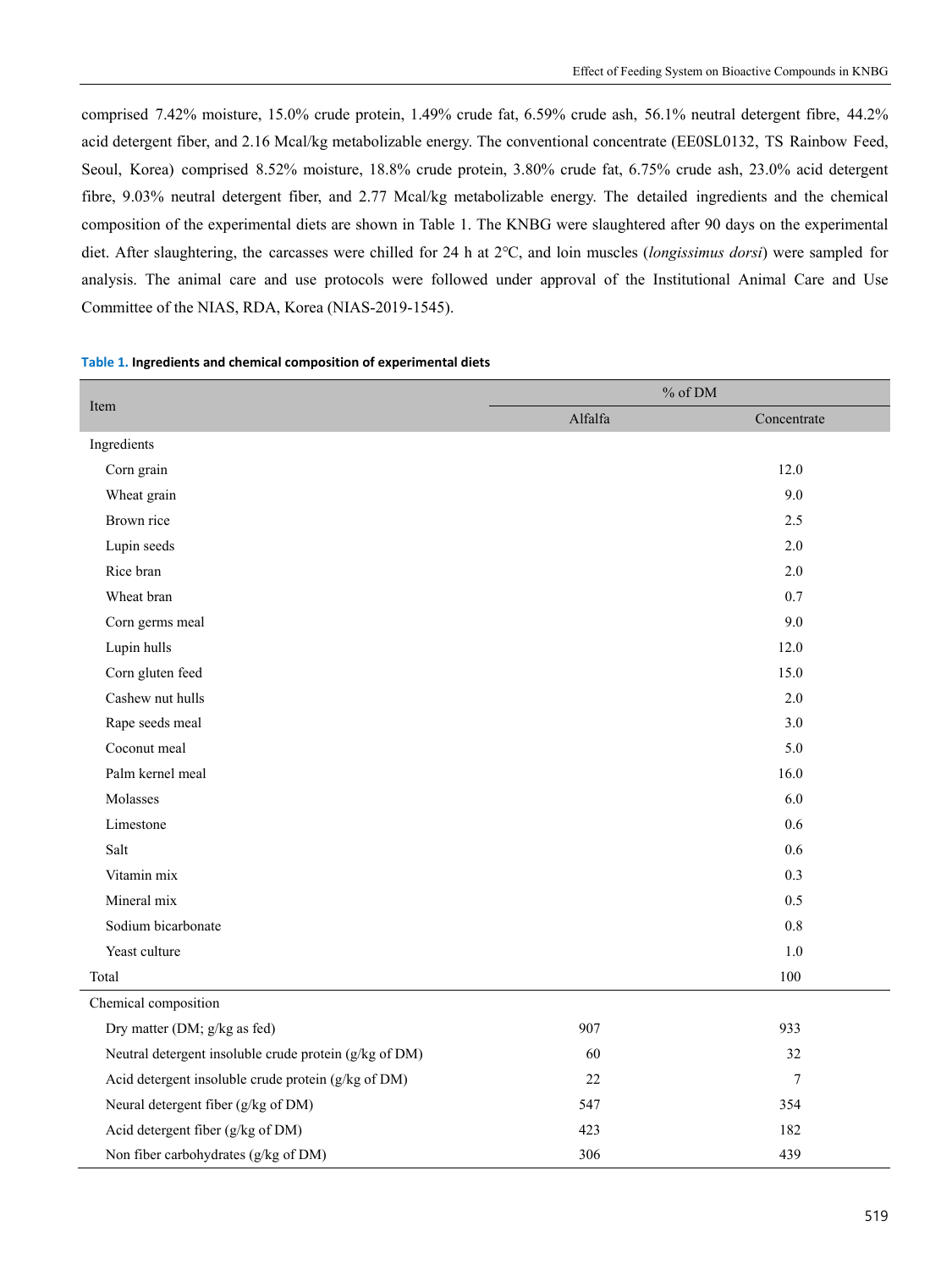Samples were cut into 1.5 cm thick slices, placed on a polystyrene tray with low-density polyethylene (LDPE) film, and stored in an aerobic environment at 4±2℃, which reflects the common storage condition at home. Samples were selected on day 1, 5, 10, and 15 and evaluated in terms of quality, bioactive compounds, and antioxidant activities.

#### **Proximate composition**

Proximate composition was determined using methods established by the Association of Official Agricultural Chemists (AOAC, 1997). The moisture content was calculated using weight difference after drying at 105℃ for 12 h. The Kjeldahl method was employed to analyse crude protein content, and the ether extraction method was used to determine crude fat content. The crude ash content was determined based on the weight difference after burning at 550℃ in a furnace.

#### **pH and meat color**

The pH was determined using a homogenate prepared with 10 g of KNBG loin meat sample and 90 mL of distilled water using a pH meter (Orion 230 A; Thermo Fisher Scientific, Waltham, MA, USA).

To analyze meat color, the Commission Internationale de l'Eclairage (CIE) lightness (L\*), redness (a\*), and yellowness (b\*) of KNBG was defined 10 min after removal of the LDPE film using a CR-400 Minolta colorimeter (Minolta, Osaka, Japan) with a C illuminant and 8-mm aperture size.

#### **Total aerobic bacteria and** *Escherichia coli***/coliform**

Ten grams of meat sample was homogenized with 90 mL of saline. One milliliter of the homogenate was placed on Petrifilms to quantify the total aerobic bacteria and *E. coli/*coliform (3M Microbiology, St. Paul, MN, USA). The Petrifilms were aerobically incubated for 48 h at 37℃, and typical colonies were counted according to the manufacturer's protocol.

#### **Volatile basic nitrogen (VBN) assay**

VBN content in meat samples was determined using the micro-diffusion method (Kim et al., 2020). A 10-g meat sample was mixed with 50 mL distilled water for 30 min and passed through a filter paper. Next, one milliliter of the filtrate and 1 mL of saturated  $K_2CO_3$  were loaded to the outer cell of a Conway dish. To the inner cell, 0.01 N H<sub>2</sub>SO<sub>4</sub> was loaded. After 1 h incubation at 25℃, 20 μL of Brunswick reagent was mixed with and titrated with 0.01 NaOH. The VBN content was presented as mg/100 g of meat.

#### **2-Thiobarbituric acid reactive substance (TBARS) assay**

TBARS was estimated using the methods described by Kim et al. (2020). Briefly, 5 g of meat was added to 50 μL of tertbutyl-4-hydroxyanisole and homogenized with 15 mL of distilled water. One milliliter of the meat homogenate was mixed with 2 mL of 20 mM thiobarbituric acid (in 15% trichloroacetic acid). After boiling at 90℃ for 15 min and subsequent centrifugation at 2,000×g for 10 min, the absorbance of the supernatant was measured at 531 nm using a microplate reader (Molecular Devices, Sunnyvale, CA, USA). The TBARS content was expressed as mg malondialdehyde (MDA) per kg of meat.

#### **Fatty acid composition**

The method described by Kim and Jang (2021) was used to estimate fatty acid composition. Two grams of meat sample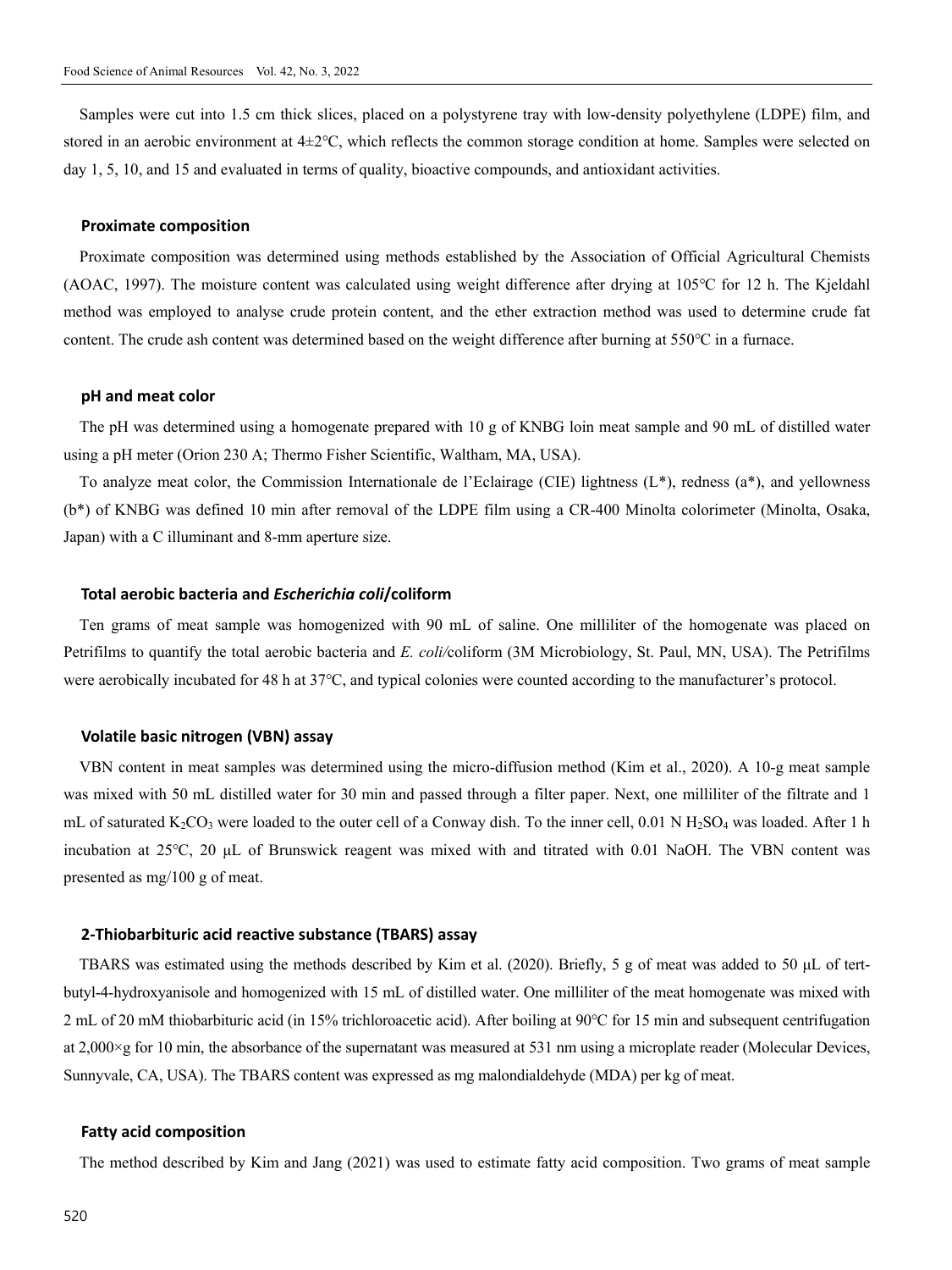was homogenized with Folch reagent (15 mL) with 0.3% butylated hydroxyanisole (40 μL) and then filtered. The bottom layer was collected by shaking vigorously with 0.88% KCl and dried under nitrogen gas. Fatty acid methyl ester derivatives were generated by adding 13% boron trifluoride in methanol by boiling at 90℃ for 1 h and used for gas chromatography analysis (6890N; Agilent Technologies, Santa Clara, CA, USA) with a capillary column (100 m×0.25 mm id×0.20 µm film thickness; CP7489, Agilent Technologies) and a flame ionization detector. The temperatures of the injector and detector were 260℃ and 280℃, respectively. The initial temperature of the oven was 150℃, which was increased to 200℃ at a rate of 7℃/min, held constant at 200℃ for 20 min, increased to 250℃ at a rate of 3℃/min, and held constant at 250℃ for 5 min. The carrier gas was helium, and its flow rate was 1 mL/min. The sample was injected at 1 μL with a splitting ratio of 1:100. Each fatty acid was identified using a standard (PUFA No. 2-Animal Source; Supelco, Bellefonte, PA, USA).

#### **Bioactive compounds**

#### **Coenzyme Q10 (CoQ10)**

 $CoQ<sub>10</sub>$  quantitation was performed using a method described by Kim and Jang (2021) with slight modifications to the protocol of No et al. (2011). Briefly, 10 g meat samples were homogenized with 90 mL of ethanol, shaken using a magnetic stirrer for 1 h, and adjusted to 100 mL with ethanol. The supernatant was filtered and used for liquid chromatography (Agilent 1260 Infinity, Agilent Technologies) equipped with a C18 column (ZORBAX Eclipse XDB-C18, 4.6×150 mm, 3.5 µm, Agilent Technologies). The column was isocratically eluted at 1.5 mL/min at 40℃ with mobile phase solution (methaol: ethanol mixture=40:60, v/v), and CoQ<sub>10</sub> was detected at 275 nm. The CoQ<sub>10</sub> content was calculated using a standard curve and expressed as mg per 100 g of meat.

#### **L-Carnitine**

L-Carnitine content was estimated using a method reported by Kim et al. (2019) with a slight modification of the protocol described by Shimada et al. (2004). Briefly, 5 g of samples were homogenized with 0.3 M perchloric acid (PCA) and filtered using a glass microfiber filter. The supernatant was collected after neutralizing it with 1.2 M  $K_2CO_3$ . The standard or the supernatant sample (50  $\mu$ L) was then reacted with 50  $\mu$ L of a working solution (0.55 mM acetyl-CoA, 0.93 mM 5,5′dithiobis-(2-nitrobenzoic acid), 3.05 mM ethylenediaminetetraacetic acid, and 610 mM Tris–HCl; pH 7.5) in a 96-well microplate. After incubation at 37℃ for 10 min, the absorbance of the reactant was measured at 415 nm using a spectrophotometer as a blank control. The final absorbance was measured by adding 25 μL of 0.5 U carnitine acetyltransferase (EC 2.3.1.7; Sigma-Aldrich, St. Louis, MO, USA) and incubating the mixture at 37℃ for 30 min. The absorbance difference between blank and final was calculated, and L-carnitine content was expressed as µM per gram of meat compared to the standard.

#### **Creatine, creatinine, carnosine, and anserine**

Creatine, creatinine, carnosine, and anserine were estimated using the method reported by Kim et al. (2019). Briefly, meat samples (2.5 g) were homogenized with 0.01 N HCl (7.5 mL) and filtered. The filtrate (250  $\mu$ L) was mixed with 750  $\mu$ L of acetonitrile at  $4^{\circ}$ C for 20 min to remove the protein. The supernatant was filtered after centrifugation at  $10,000 \times g$  for 10 min and assessed via liquid chromatography (1260 Infinity; Agilent Technologies), equipped with an HILIC column (4.6×150 mm×3 μm; Waters, Milford, MA, USA). The column temperature was 35℃, and mobile phase B was flowed at 1.4 mL/min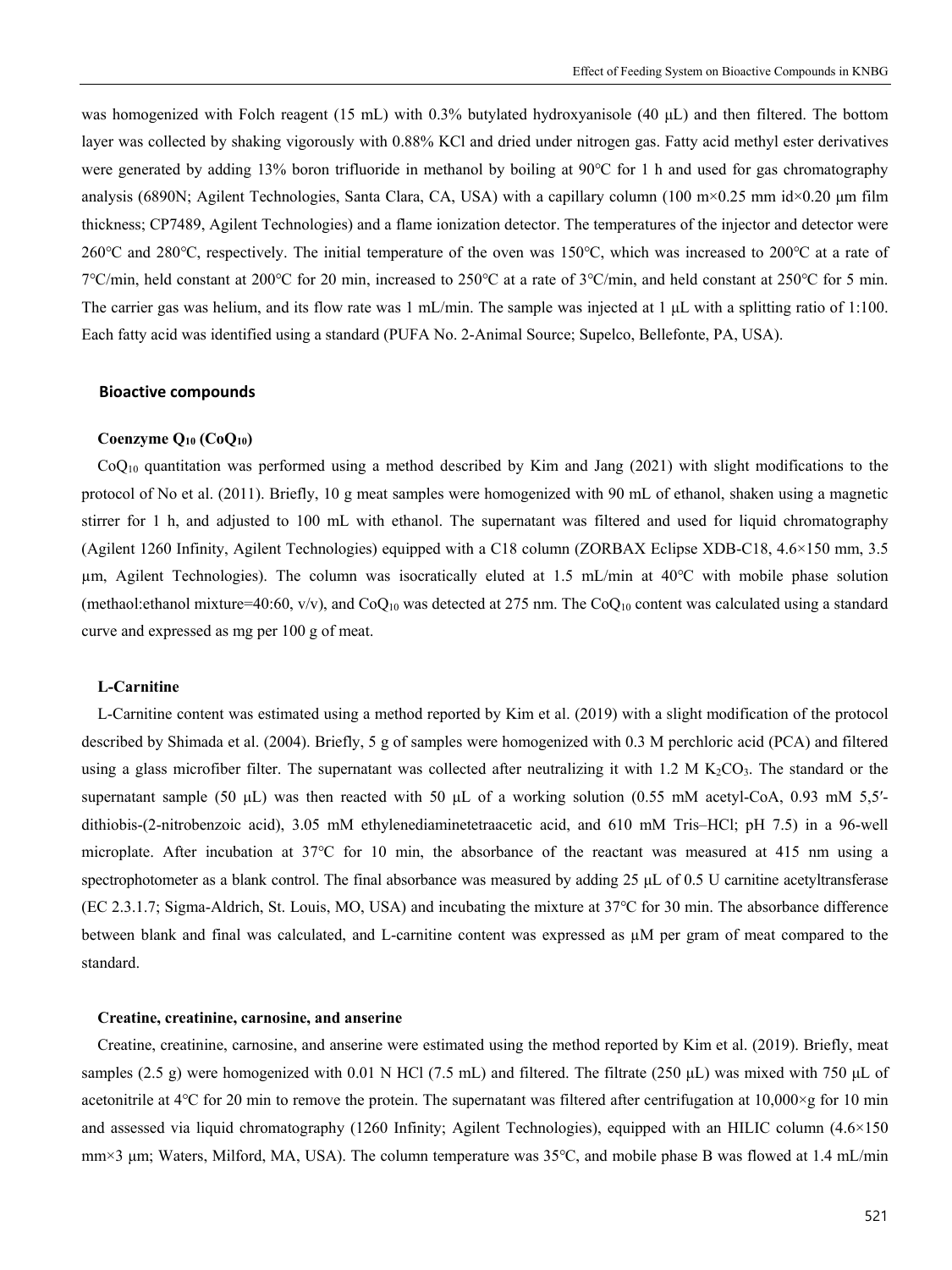using a linear gradient method increasing the flow rate from 0%–100% for 13 min. Mobile phase A and B were 0.65 mM ammonium acetate in water/acetonitrile (pH 5.5; 25:75, v/v) and 4.55 mM ammonium acetate in water/acetonitrile (pH 5.5; 70:30, v/v), respectively. Creatine, carnosine, and anserine were detected at 214 nm, while creatinine was detected at 236 nm and expressed as mg per 100 g of meat.

#### **Antioxidant activities**

#### **Preparation of meat samples for evaluating antioxidant activities**

Four grams of meat was homogenized with 20 mL of distilled water and passed through filter paper No. 4. Subsequently, 4 mL of chloroform was added to the filtrate and vortexed. The upper layer was collected and lyophilized at –20℃ before analysis.

#### **2,2-Diphenyl-1-picrylhydrazyl (DPPH) radical scavenging activity**

A colorimetric method was used to evaluate DPPH radical scavenging activity of the samples (Kim and Jang, 2021). The prepared meat sample was reacted with 0.2 mM DPPH solution (100 μL) and incubated for 30 min in the dark at 25℃; absorbance at 517 nm was obtained. The final DPPH radical scavenging activity was expressed as μmol Trolox equivalents (TE)/g dry matter.

#### **2,2-Azinobis (3-ethyl-benzothiazoline-6-sulfonic acid) (ABTS) radical scavenging activity**

To assess ABTS radical scavenging activity, the protocol set out by Kim et al. (2019) was followed. The ABTS<sup>+</sup> radical solution was diluted with distilled water to an absorbance of 0.700±0.002 at 735 nm at 30℃. A 50-μL sample was reacted with 950 µL of the ABTS<sup>+</sup> radical solution at 30°C for 30 min, and absorbance was measured at 735 nm. The results were expressed as μmol TE/g dry matter.

#### **Ferric reducing antioxidant power (FRAP) activity**

The FRAP assay was carried out according to the method described by Kim et al. (2019). Each sample (25  $\mu$ L) was incubated with the FRAP working solution (175 μL) at 37℃ for 30 min in the dark, and absorbance was determined at 590 nm. The results were expressed as μmol TE/g dry matter.

#### **Multivariate statistical analysis**

To identify the difference in bioactive compounds and antioxidant activity, multivariate statistical analysis was performed using principal component analysis (PCA) and partial least squares-discriminant analysis (PLS-DA). Analyses were performed with log-transformed and auto-scaled data using Metaboanalyst 5.0 (https://www.metaboanalyst.ca/) according to Lee et al. (2021a). The validity of the PLS-DA model was verified using correlation coefficients (R2) and cross-validation correlation coefficients (Q2).

#### **Statistical analysis**

The SAS software v.9.4 (SAS Institute, Cary, NC, USA) was used for statistical analysis. Means among treatment groups were compared by one-way analysis of variance (ANOVA) with a general linear model. Significant differences among means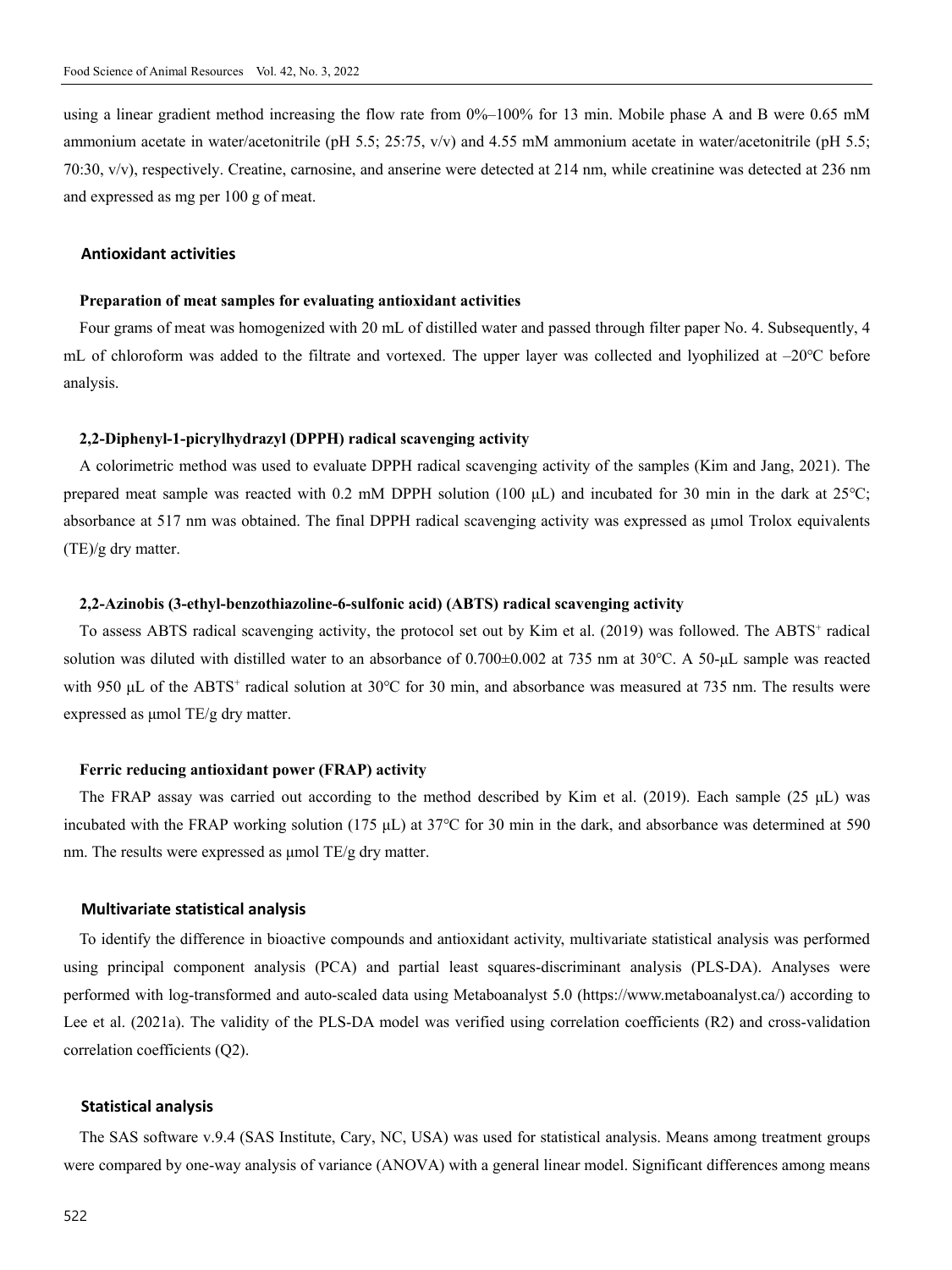were defined using Tukey's test at  $p<0.05$ . All data were expressed as mean values and SEM.

# **Results and Discussion**

#### **Proximate composition**

Significant differences were not observed in the proximate composition of loin meat obtained from the two experimental groups (Table 2). Moreover, the moisture, crude protein, and crude ash composition were similar to those in other previous studies (Kim et al., 2019; Sebsibe, 2008). According to Kim et al. (2019), black goat loin contains 75.0% moisture, 21.6% crude protein, and 1.41% ash. In another study investigating different goat breeds, the meats were composed of 67.0%–75.2% moisture, 18.9%–24.8% crude protein, and 0.95%–1.19% crude ash (Sebsibe, 2008). However, crude fat content of black goat meat ranged from 1.48% to 12.6% (Kim et al., 2019; Sebsibe, 2008). Previous studies reported that increased supplementation of concentrate decreases moisture content, while increasing fat content (Kim et al., 2014). However, in this study, no significant differences occurred in the fat contents of loin from the KHA and KLA groups. These findings agree with those of Hwang et al. (2018), who reported that KNBG loin meat fat content is not significantly affected by alfalfa and concentrate supplementation.

#### **Meat pH and color**

The initial pH of loin meat from the KHA and KLA groups was 6.00 and 5.92, respectively (Table 3). During storage, the pH of both groups increased ( $p<0.05$ ). Generally, the pH of meat increases due to degradation of proteins and growth of spoilage microorganisms, which causes formation and accumulation of amines and ammonia (Kim and Jang, 2021). However, no significant differences were detected in these parameters between the two groups. The lightness (CIE L\*) of loin from both groups decreased after day 5 (p<0.05), while redness (CIE a\*) and yellowness (CIE b\*) significantly decreased during the storage of meat from both groups. No significant differences were detected between groups in the color of KNBG loin meat during storage except for the lightness at day 10. In a study by Realini et al. (2004), a darker meat color of pasture-fed steers was reported compared to that of concentrate-fed steers. However, meat color varies with breed and is not dependent on diet (Kadim et al., 2004). Moreover, feeding alfalfa and concentrate does not reportedly impact KNBG meat color (Hwang et al., 2018), which agrees with our findings. Thus, altering the ratio of alfalfa and concentrate in KNBG feed for 90 days does not impact KNBG meat pH or color.

#### **Microorganisms**

The total abundance of aerobic bacteria in fresh loin (day 1) from both groups was 2.35 (KHA) and 2.17 (KLA) Log

| Treatment  | Proximate composition $(\%)$ |               |           |           |  |  |
|------------|------------------------------|---------------|-----------|-----------|--|--|
|            | Moisture                     | Crude protein | Crude fat | Crude ash |  |  |
| <b>KHA</b> | 73.60                        | 20.32         | 5.21      | 1.08      |  |  |
| <b>KLA</b> | 74.72                        | 20.77         | 5.62      | 1.02      |  |  |
| <b>SEM</b> | 0.547                        | 0.230         | 0.206     | 0.023     |  |  |

**Table 2. Proximate composition of loin from Korean native black goat fed alfalfa and concentrates**

KHA, KNBG fed high alfalfa (alfalfa: concentrate=8:2); KLA, KNBG fed low alfalfa (alfalfa: concentrate=2:8); KNBG, Korean native black goats.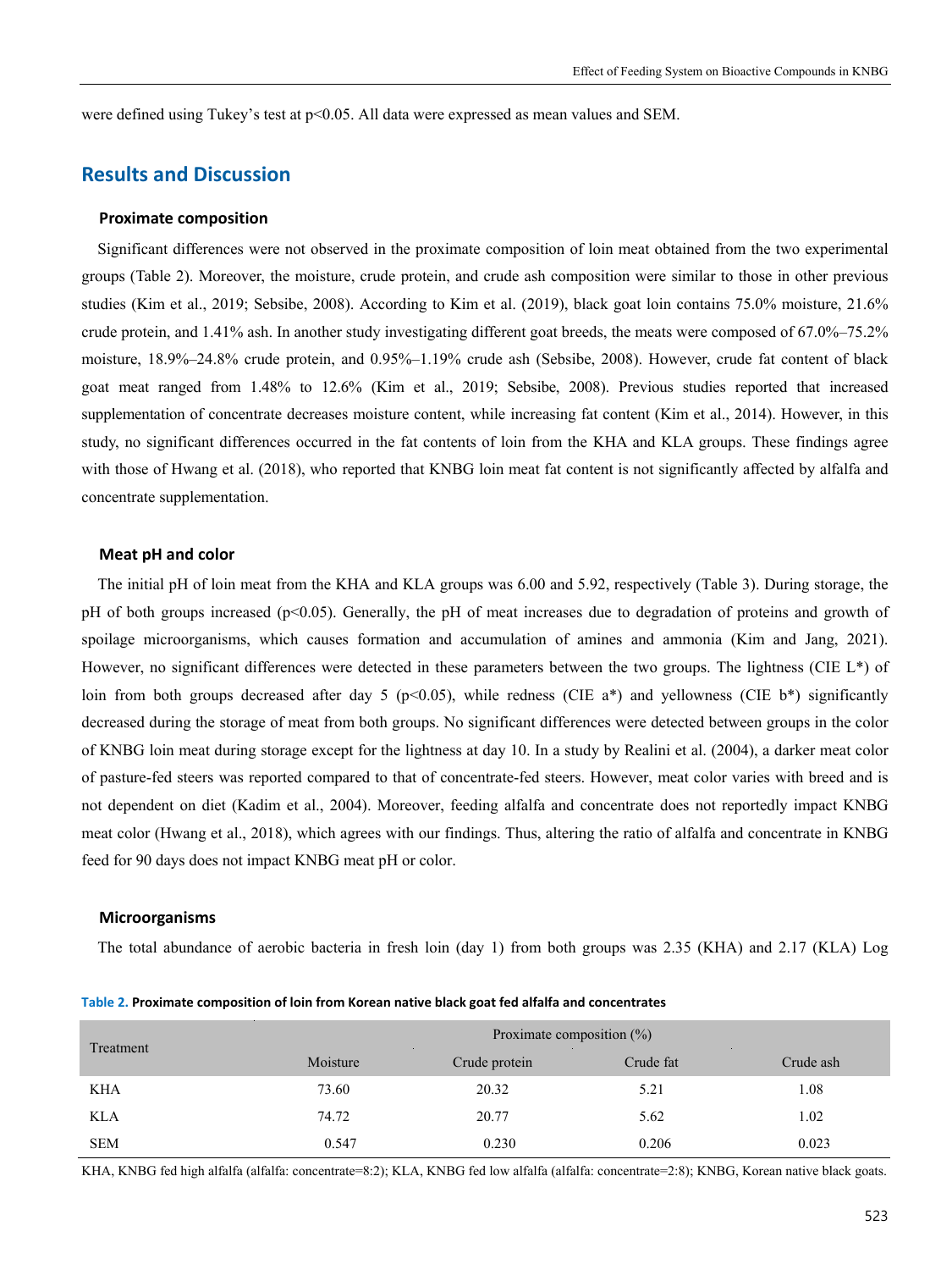|          |            | Storage (days)      |                     |                       |                       |            |  |  |
|----------|------------|---------------------|---------------------|-----------------------|-----------------------|------------|--|--|
| Traits   | Treatment  | $\mathbf{1}$        | 5                   | 10                    | 15                    | <b>SEM</b> |  |  |
| pH       | <b>KHA</b> | $6.00^{Ab}$         | $6.17^{Aa}$         | $6.23^{Aa}$           | $6.28$ <sup>Aa</sup>  | 0.040      |  |  |
|          | <b>KLA</b> | 5.92 <sup>Ac</sup>  | $6.10^{Ab}$         | $6.19$ Aab            | $6.27$ <sup>Aa</sup>  | 0.027      |  |  |
|          | <b>SEM</b> | 0.030               | 0.027               | 0.036                 | 0.041                 |            |  |  |
| $CIE L*$ | <b>KHA</b> | $41.41^{Aa}$        | 38.42 <sup>Ab</sup> | $37.56^{Bb}$          | 37.98 <sup>Ab</sup>   | 0.663      |  |  |
|          | <b>KLA</b> | 40.81 <sup>Aa</sup> | 38.79 <sup>Ab</sup> | 38.88 <sup>Ab</sup>   | 38.07 <sup>Ab</sup>   | 0.289      |  |  |
|          | <b>SEM</b> | 0.647               | 0.459               | 0.307                 | 0.568                 |            |  |  |
| $CIEa*$  | <b>KHA</b> | $24.61^{Aa}$        | $19.55^{Ab}$        | $15.23^{Ac}$          | $14.04^{Ac}$          | 0.772      |  |  |
|          | <b>KLA</b> | $25.01^{Aa}$        | 18.75 <sup>Ab</sup> | $16.53$ <sup>Ac</sup> | $15.17^{Ac}$          | 0.478      |  |  |
|          | <b>SEM</b> | 0.395               | 0.807               | 0.646                 | 0.651                 |            |  |  |
| $CIE b*$ | <b>KHA</b> | $14.17^{Aa}$        | $11.37^{Ab}$        | 10.05 <sup>Abc</sup>  | $9.73$ <sup>Ac</sup>  | 0.336      |  |  |
|          | KLA        | $13.94^{Aa}$        | $10.88^{Ab}$        | $10.26$ <sup>Ac</sup> | $10.09$ <sup>Ac</sup> | 0.152      |  |  |
|          | <b>SEM</b> | 0.224               | 0.326               | 0.226                 | 0.254                 |            |  |  |

**Table 3. Effect of feeding alfalfa and concentrates on pH and meat color of Korean native black goat loin during the cold storage**

<sup>A,B</sup> Means within a column with different superscript differ significantly at p<0.05. <sup>a-c</sup> Means within a row with different superscript differ significantly at p<0.05.

KHA, KNBG fed high alfalfa (alfalfa: concentrate=8:2); KLA, KNBG fed low alfalfa (alfalfa: concentrate=2:8); KNBG, Korean native black goats.

 $CFU/g$ , respectively, and increased during storage ( $p<0.05$ ; Table 4). With the exception of day 1, no significant differences were observed in total aerobic bacteria of KNBG loin meat between groups. On day 15, total aerobic bacteria in loin from the KHA and KLA groups was 6.77 and 7.16 Log CFU/g, respectively. The International Commission on Microbiological Specifications for Foods has recommended the number of total aerobic bacteria to be <7 Log CFU/g (ICMSF, 1986). However, in 2018, the Ministry of Food and Drug Safety (MFDS) in Korea revised the guideline for fresh meat (beef, pork, and chicken) distributed in meat packing centers and meat shops from 7 Log CFU/g  $(1\times10^7 \text{ CFU/g})$  to 6.70 Log CFU/g (5×106 CFU/g) (MFDS, 2018). Although few studies have monitored total aerobic bacteria in fresh KNBG loin, total aerobic bacteria in Hanwoo beef loin (grade 1) increased from 2.30 Log CFU/g to 6.87 Log CFU/g after 12 days of storage (Sujiwo et al., 2019), which is similar to our results.

Moreover, *E. coli* and coliform were not detected until day 10, with coliform abundance on day 15 found to be only 0.20– 0.51 Log CFU/g. Thus, feeding different ratios of alfalfa and concentrate to finishing KNBG for 90 days did not impact microorganism levels in loin meat; however, meat from both groups may be spoiled by day 15 in aerobic storage at 4℃.

#### **Volatile basic nitrogen (VBN) and 2-thiobarbituric acid reactive substance (TBARS) value**

Initial VBN contents of loin meat from both groups were  $6.68-6.82$  mg/100 g and increased during storage (p<0.05; Table 5). On day 5 and 10, the VBN value in loin meat from the KLA group was higher than that from the KHA group ( $p<0.05$ ). However, on day 15, VBN values from both groups were not significantly different. It was reported that feeding antioxidants, such as vitamin E, to animals can lower VBN values in meat (Kang et al., 2012). In this study, feeding different ratios of alfalfa and concentrate to finishing KNBG for 90 days did not impact the initial VBN value in loin meat; however, the interaction between feeding ratio and cold storage may have affected the VBN contents of loin meat from both groups on day 5 and 10. According to the Food Code in Korea, meat with a VBN value>20 mg/100 g is considered spoiled (MFDS, 2020).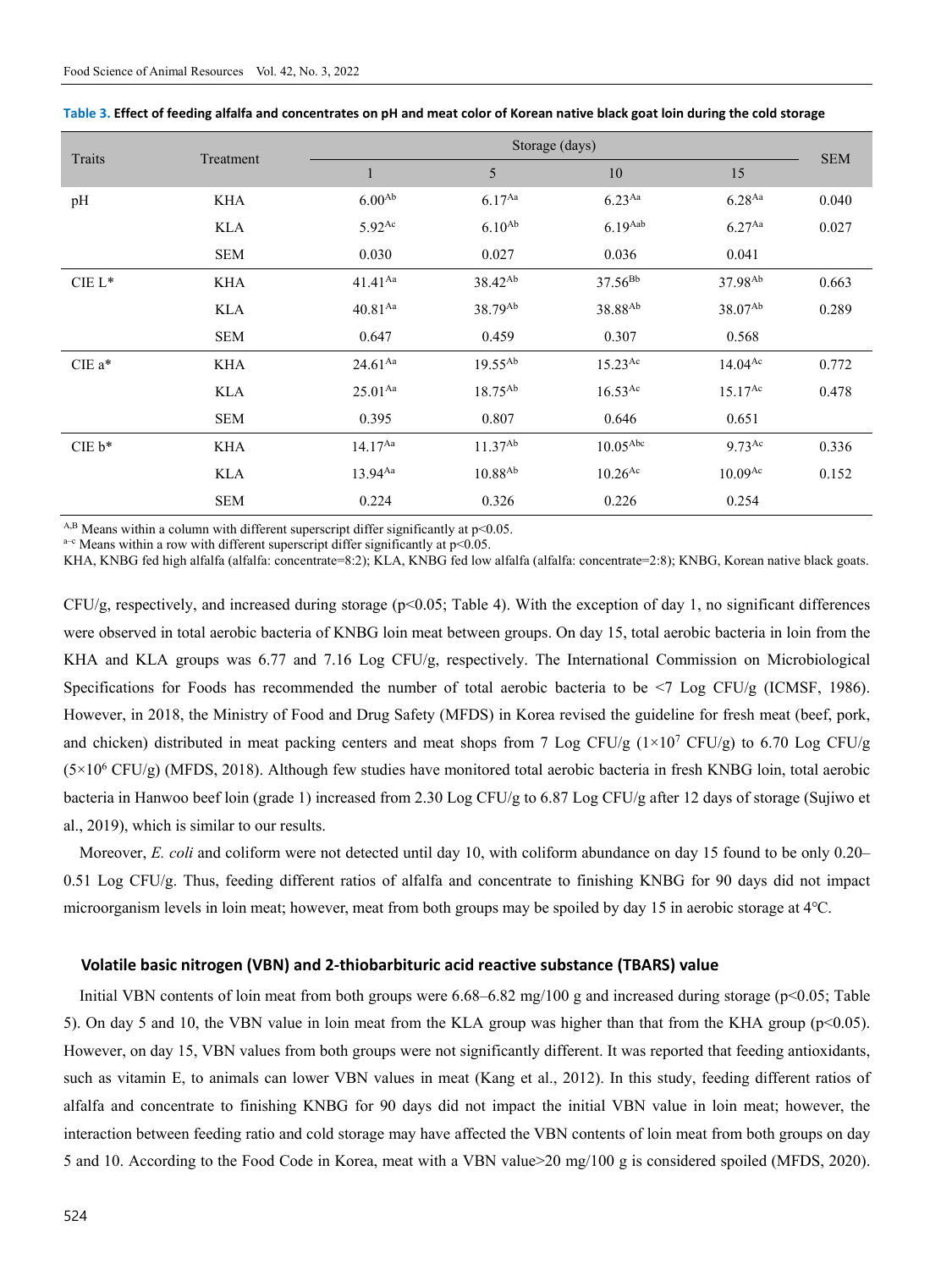| Microorganisms         | Treatment  |                      | Storage (days)           |                          |                   |            |  |
|------------------------|------------|----------------------|--------------------------|--------------------------|-------------------|------------|--|
| (Log CFU/g)            |            |                      | 5                        | 10                       | 15                | <b>SEM</b> |  |
| Total aerobic bacteria | <b>KHA</b> | $2.35$ <sup>Ac</sup> | 2.87 <sup>Ac</sup>       | $4.66^{Ab}$              | $6.77^{Aa}$       | 0.146      |  |
|                        | <b>KLA</b> | $2.17^{Bd}$          | $2.93$ <sup>Ac</sup>     | 5.00 <sup>Ab</sup>       | $7.16^{Aa}$       | 0.158      |  |
|                        | <b>SEM</b> | 0.053                | 0.028                    | 0.204                    | 0.217             |            |  |
| Escherichia coli       | <b>KHA</b> | ND                   | ND                       | N <sub>D</sub>           | N <sub>D</sub>    |            |  |
|                        | <b>KLA</b> | ND                   | ND                       | N <sub>D</sub>           | ND                | ٠          |  |
| Coliform               | <b>KHA</b> | N <sub>D</sub>       | ND                       | <b>ND</b>                | 0.20 <sup>A</sup> | -          |  |
|                        | <b>KLA</b> | ND                   | ND                       | ND                       | 0.51 <sup>A</sup> | ٠          |  |
|                        | <b>SEM</b> | $\qquad \qquad$      | $\overline{\phantom{0}}$ | $\overline{\phantom{a}}$ | 0.294             |            |  |

#### **Table 4. Effect of feeding alfalfa and concentrate on microorganisms of Korean native black goat loin during the cold storage**

<sup>A,B</sup> Means within a column with different superscript differ significantly at p<0.05.  $a-d$  Means within a row with different superscript differ significantly at p<0.05.

KHA, KNBG fed high alfalfa (alfalfa: concentrate=8:2); KLA, KNBG fed low alfalfa (alfalfa: concentrate=2:8); ND, not detected; KNBG, Korean native black goats.

#### **Table 5. Effect of feeding alfalfa and concentrate on volatile basic nitrogen (VBN) and thiobarbituric acid reactive substance (TBARS) of Korean native black goat loin during the cold storage**

| Treatment         |            |                    | Storage (days)     |              |              |            |  |  |
|-------------------|------------|--------------------|--------------------|--------------|--------------|------------|--|--|
|                   |            |                    | 5                  | 10           | 15           | <b>SEM</b> |  |  |
| VBN $(mg/100 g)$  | <b>KHA</b> | 6.68 <sup>Ad</sup> | 8.68 <sup>Be</sup> | $10.62^{Bb}$ | $19.87^{Aa}$ | 0.119      |  |  |
|                   | <b>KLA</b> | 6.82 <sup>Ad</sup> | $9.25^{Ac}$        | $11.66^{Ab}$ | $18.80^{Aa}$ | 0.377      |  |  |
|                   | <b>SEM</b> | 0.226              | 0.114              | 0.166        | 0.469        |            |  |  |
| TBARS (mg MDA/kg) | <b>KHA</b> | 0.17 <sup>Ad</sup> | $0.43^{Ac}$        | $0.57^{Ab}$  | $1.03^{Aa}$  | 0.009      |  |  |
|                   | <b>KLA</b> | $0.17^{Ad}$        | $0.45^{\text{Ac}}$ | $0.54^{Ab}$  | $1.04^{Aa}$  | 0.010      |  |  |
|                   | <b>SEM</b> | 0.006              | 0.009              | 0.013        | 0.008        |            |  |  |

<sup>A,B</sup> Means within a column with different superscript differ significantly at p<0.05.  $a-d$  Means within a row with different superscript differ significantly at p<0.05.

KHA, KNBG fed high alfalfa (alfalfa: concentrate=8:2); KLA, KNBG fed low alfalfa (alfalfa: concentrate=2:8); MDA, malondialdehyde; KNBG, Korean native black goats.

In this study, VBN values of loin meat from KHA and KLA groups were 19.87 and 18.80 mg/100 g, respectively. Although this could be considered fresh according to the criteria of spoiled meat in Korea, it is necessary to also consider the microorganism abundance. Therefore, we propose that loin meat from the KHA and KLA remains safe for consumption until 10 days of storage, under the conditions described herein.

The initial TBARS value for loin meat from both groups was 0.17 mg MDA/kg and increased during storage to 1.03–1.04 mg MDA/kg on day 15 (p<0.05). However, we observed no significant differences in TBARS values between the two groups. The TBARS value indicates the degree of lipid oxidation, which can be measured based on the intensity of the red color generated by the reaction between malondialdehyde and thiobarbituric acid. According to Filgueras et al. (2010), the extent of lipid oxidative processes in meat is dependent on the balance between muscle antioxidant molecules such as vitamin E and antioxidant enzymes (catalase, superoxide dismutase, and glutathione peroxidase) and lipidic substances sensible to peroxidation (i.e. polyunsaturated fatty acids). In this study, the higher level of antioxidant substances in loin meat such as L-carnitine, carnosine, and anserine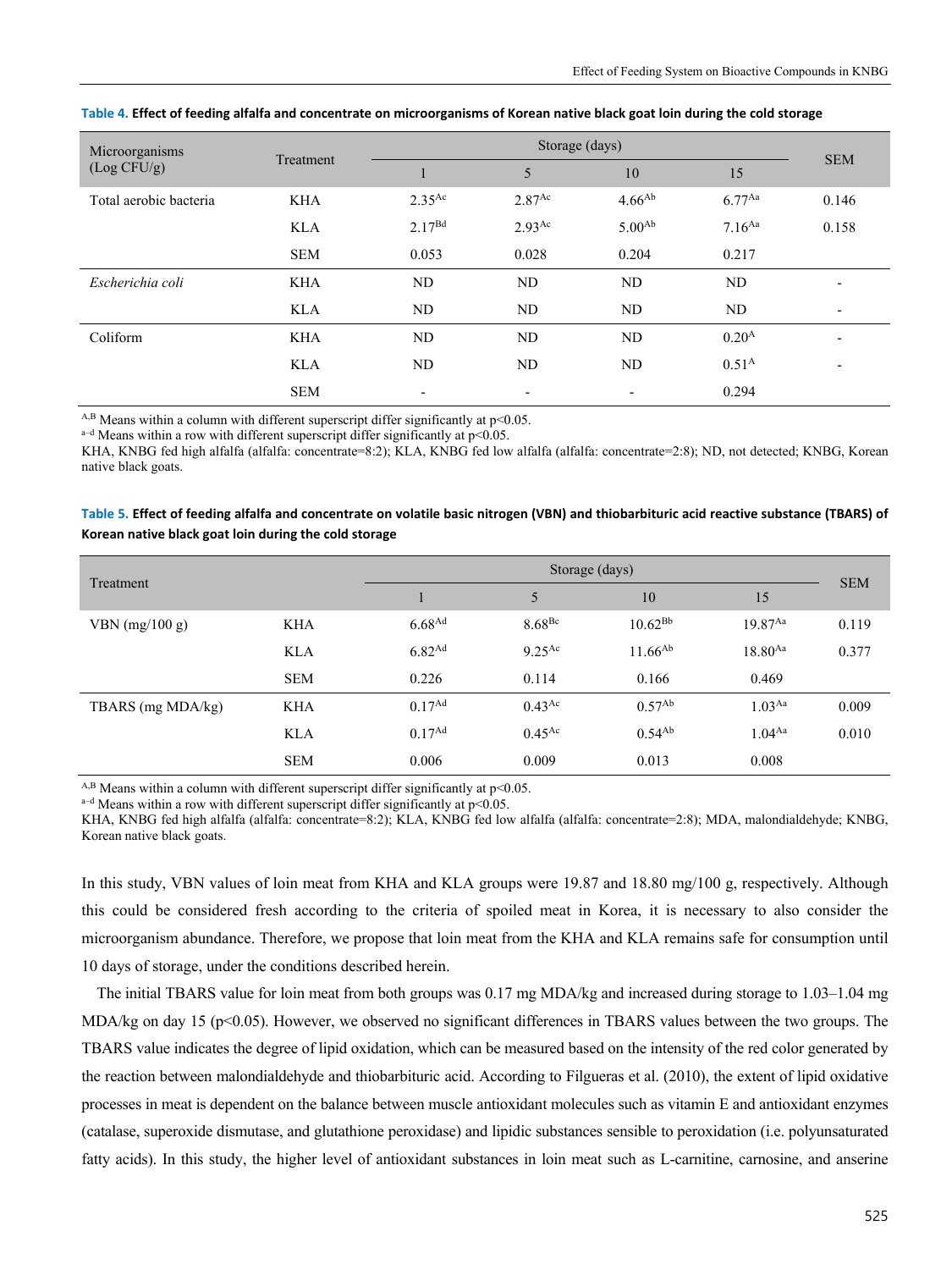which are relatively abundant in lean meat may be responsible for the surprisingly lower anti-lipid oxidation effect. Rancidity of meat, as determined based on lipid oxidation, can lead to an unpleasant flavour. In particular, Prommachart et al. (2020) reported that the threshold of TBARS values, as assessed by panelists, for oxidized flavor varied greatly from 0.6–2.0 mg MDA/kg meat. In our study, TBARS values of loin from both groups reached 1 mg MDA/kg meat on day 15 of storage. A previous study had reported that meat from grass-fed bulls exhibited significantly higher oxidative stability than that from concentrate-fed bulls (Nuernberg et al., 2005). This was postulated to be due to high concentrations of vitamin E in the muscles of grass-fed bulls (Nuernberg et al., 2005). However, in this study, feeding different ratios of alfalfa and concentrate to finishing KNBG for 90 days did not impact lipid oxidation of loin meat during storage.

#### **Fatty acid composition**

The predominate fatty acids detected in loin meat from the KHA and KLA groups were palmitic acid, linoleic acid, oleic acid, arachidonic acid, and stearic acid (Table 6). These results agree with those of other studies on goat meat (Hwang et al.,

**Table 6. Effect of feeding alfalfa and concentrate on fatty acid composition (%) of Korean native black goat loin during the cold storage**

|                                     |                     | Storage (days)     |            |                    |                    |            |                    |                    |            |
|-------------------------------------|---------------------|--------------------|------------|--------------------|--------------------|------------|--------------------|--------------------|------------|
| Fatty acid                          |                     | $\mathbf{1}$       |            |                    | 10                 |            |                    | 15                 |            |
|                                     | <b>KHA</b>          | <b>KLA</b>         | <b>SEM</b> | <b>KHA</b>         | <b>KLA</b>         | <b>SEM</b> | <b>KHA</b>         | <b>KLA</b>         | <b>SEM</b> |
| C14:0 (myristic acid)               | $1.75^{\rm a}$      | 1.70 <sup>a</sup>  | 0.146      | $2.18^{a}$         | 2.21 <sup>a</sup>  | 0.098      | $2.02^{\rm a}$     | 2.08 <sup>a</sup>  | 0.114      |
| C16:0 (palmitic acid)               | $22.84^a$           | $23.69^{\rm a}$    | 0.688      | 24.49 <sup>a</sup> | $25.11^{a}$        | 0.620      | 22.72 <sup>b</sup> | $24.85^{a}$        | 0.500      |
| C16:1n7 (palmitoleic acid)          | $1.53^{\rm a}$      | $1.65^{\rm a}$     | 0.107      | 1.56 <sup>a</sup>  | $1.64^{\rm a}$     | 0.132      | 1.29 <sup>a</sup>  | 1.53 <sup>a</sup>  | 0.153      |
| C18:0 (stearic acid)                | $15.81^{a}$         | $14.46^{\rm a}$    | 0.741      | $14.70^{\rm a}$    | $14.22^a$          | 0.488      | 13.98 <sup>a</sup> | $14.66^{\circ}$    | 0.452      |
| C18:1n9 (oleic acid)                | 31.82 <sup>b</sup>  | 39.39 <sup>a</sup> | 0.764      | 36.83 <sup>b</sup> | 43.71 <sup>a</sup> | 0.907      | 39.12 <sup>b</sup> | 43.56 <sup>a</sup> | 0.769      |
| C18:1n7 (vaccenic acid)             | $2.14^{a}$          | $1.45^{\rm a}$     | 0.270      | 1.40 <sup>a</sup>  | 1.60 <sup>a</sup>  | 0.094      | $1.44^a$           | 1.23 <sup>a</sup>  | 0.094      |
| C18:2n6 (linoleic acid)             | $10.84^{\rm a}$     | 8.72 <sup>b</sup>  | 0.618      | 8.92 <sup>a</sup>  | 5.92 <sup>b</sup>  | 0.404      | 9.63 <sup>a</sup>  | 5.69 <sup>b</sup>  | 0.429      |
| C18:3n6 ( $\gamma$ -linoleic acid)  | $0.11^{a}$          | $0.14^{a}$         | 0.027      | 0.03 <sup>a</sup>  | 0.00 <sup>a</sup>  | 0.011      | 0.01 <sup>a</sup>  | 0.00 <sup>a</sup>  | 0.006      |
| C18:3n3 ( $\alpha$ -linolenic acid) | 1.91 <sup>a</sup>   | 0.56 <sup>b</sup>  | 0.192      | 1.36 <sup>a</sup>  | 0.56 <sup>b</sup>  | 0.116      | $1.45^{\rm a}$     | 0.54 <sup>b</sup>  | 0.109      |
| C20:1n9 (eicosenoic acid)           | 0.39 <sup>a</sup>   | 0.28 <sup>b</sup>  | 0.024      | 0.28 <sup>a</sup>  | 0.25 <sup>a</sup>  | 0.033      | $0.34^{a}$         | $0.15^{b}$         | 0.019      |
| C20:4n6 (arachidonic acid)          | 7.46 <sup>a</sup>   | 6.02 <sup>b</sup>  | 0.365      | $5.18^{a}$         | 4.01 <sup>b</sup>  | 0.350      | 5.49a              | 4.06 <sup>b</sup>  | 0.319      |
| C20:5n3 (eicosapentaenoic acid)     | 0.46 <sup>a</sup>   | $0.35^{b}$         | 0.036      | 0.26 <sup>a</sup>  | 0.27 <sup>a</sup>  | 0.030      | $0.34^{a}$         | 0.38 <sup>a</sup>  | 0.058      |
| C22:4n6 (adrenic acid)              | $2.64^{\rm a}$      | 1.43 <sup>b</sup>  | 0.242      | 2.07 <sup>a</sup>  | 1.02 <sup>b</sup>  | 0.197      | 1.91 <sup>a</sup>  | 1.20 <sup>b</sup>  | 0.147      |
| C22:6n3 (docosahexaenoic acid)      | $0.32^{a}$          | 0.18 <sup>a</sup>  | 0.052      | 0.27 <sup>a</sup>  | 0.09 <sup>b</sup>  | 0.029      | 0.26 <sup>a</sup>  | 0.16 <sup>a</sup>  | 0.036      |
| <b>SFA</b>                          | 40.39a              | $39.85^{\rm a}$    | 1.006      | 41.98 <sup>a</sup> | 40.91 <sup>a</sup> | 1.027      | 38.72 <sup>b</sup> | 41.59a             | 0.803      |
| <b>UFA</b>                          | 59.61 <sup>a</sup>  | $60.15^{\rm a}$    | 1.006      | 58.02 <sup>a</sup> | 59.09 <sup>a</sup> | 1.027      | 61.28 <sup>a</sup> | 58.41 <sup>b</sup> | 0.803      |
| <b>MUFA</b>                         | 35.88 <sup>b</sup>  | 42.77 <sup>a</sup> | 0.589      | 40.07 <sup>b</sup> | 47.20 <sup>a</sup> | 0.955      | 42.19 <sup>b</sup> | 46.47a             | 0.730      |
| <b>PUFA</b>                         | $23.73^a$           | $17.38^{b}$        | 1.320      | $17.95^{\rm a}$    | 11.89 <sup>b</sup> | 1.009      | 19.09 <sup>a</sup> | 11.94 <sup>b</sup> | 0.929      |
| MUFA/SFA                            | 0.89 <sup>b</sup>   | 1.08 <sup>a</sup>  | 0.026      | 0.92 <sup>b</sup>  | 1.16 <sup>a</sup>  | 0.043      | 1.09 <sup>a</sup>  | $1.12^{a}$         | 0.031      |
| PUFA/SFA                            | $0.59$ <sup>a</sup> | 0.44 <sup>b</sup>  | 0.048      | 0.46 <sup>a</sup>  | 0.29 <sup>b</sup>  | 0.031      | 0.50 <sup>a</sup>  | 0.29 <sup>b</sup>  | 0.031      |

 $a,b$  Means within a row with different superscript differ significantly at  $p<0.05$ .

KHA, KNBG fed high alfalfa (alfalfa: concentrate=8:2); KLA, KNBG fed low alfalfa (alfalfa: concentrate=2:8); SFA, saturated fatty acids; UFA, unsaturated fatty acids; MUFA, monounsaturated fatty acids; PUFA, polyunsaturated fatty acids; KNBG, Korean native black goats.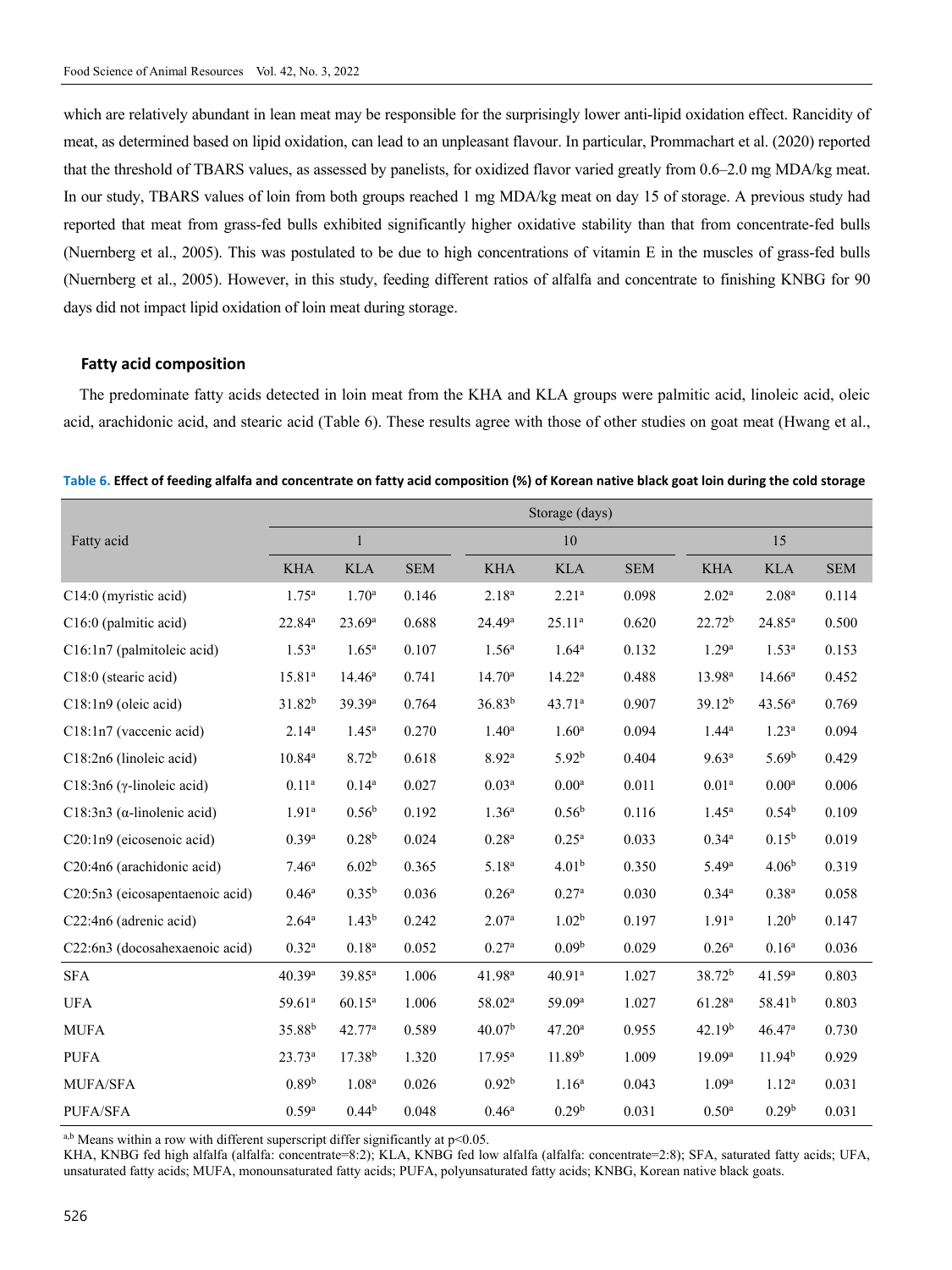2018; Kim et al., 2014; Kim et al., 2019). Loin meat from the KLA group had higher oleic acid and monounsaturated fatty acids (MUFAs) compared to that from the KHA group during storage (p<0.05). Meanwhile, the meat from the KHA group had higher polyunsaturated fatty acids composition, including arachidonic acid, linolenic acid, and linoleic acid, compared to that from the KLA group (p<0.05). The levels of saturated fatty acids (SFAs) in loin meat from the KHA and KLA groups were 38.72%–42.05% and 39.85%–41.59% during storage, respectively. Similarly, a previous study reported that the composition of SFAs and unsaturated fatty acids (UFAs) in goat meat was 40%–50% and 50%–60%, respectively (Marino et al., 2006). Moreover, according to Marino et al. (2006), the pasture-fed meat contains lower MUFA, higher PUFA, and similar SFA levels compared with concentrate-fed meat. Increasing concentrate in the fodder could alter the microbiota composition in the rumen, which occurs in meat with higher MUFA content (Mateescu et al., 2012). Moreover, the oleic acid and MUFA contents in meat can serve as positive factors for organoleptic properties (Kim and Jang, 2021). In particular, oleic acid is related to fat softness due to the lower melting point of oleic acid, which contributes to the umami taste of beef (Jung et al., 2016). Indeed, the oleic acid composition in goat meat reportedly increases from 43.51% to 48.90%, with an increase in diet concentrate levels (Kim et al., 2014). Therefore, the higher oleic acid content and MUFA in the KLA group than that in the KLA group may have impacted the palatability traits of loin meat.

#### **Bioactive compounds**

Meat is a good source of bioactive compounds, including vitamins, minerals,  $CoQ<sub>10</sub>$ , L-carnitine, creatinine, creatine, carnosine, and anserine, all of which exert beneficial effects on human health (Pogorzelska-Nowicka et al., 2018). However, few studies have evaluated the effect of feeding systems and storage on the bioactive compounds in goat meat. Hence, we have evaluated bioactive compound  $(CoO<sub>10</sub>, L-carnitine, creationine, creationine, carnosine, and anserine) content in loin meat$ from the KHA and KLA groups during storage (Table 7).

 $CoQ<sub>10</sub>$  is a fat-soluble vitamin-like compound that can be supplied externally or produced endogenously (Ercan and El, 2011). Co $Q_{10}$  content in meat samples ranges from 1.38 to 19.2 mg/100 g depending on the animal breed and cut (Kubo et al., 2008). Our results revealed the CoQ<sub>10</sub> levels in the loin meat of the KHA group to be 1.30–1.70 mg/100 g, which was significantly higher than that in the KLA group on day 1 and 5 ( $p<0.05$ ). During storage for 15 days, the CoQ<sub>10</sub> levels in the loin meat of both groups did not change. Similarly, Purchas and Busboom (2005) reported that high-pasture-fed New Zealand cattle had higher  $CoQ_{10}$  content than high-concentrate-fed US cattle.  $CoQ_{10}$  can be endogenously synthesized by a process including the synthesis of the benzoquinone ring from tyrosine as a precursor (Bank et al., 2011). Although we did not perform a complete amino acid composition analysis for alfalfa and concentrate, alfalfa contains 3.3%–4.17% tyrosine (Brito et al., 2014; Giner-Chavez et al., 1997; Kaldy et al., 1980), while concentrate for goat feed has 2.87% tyrosine (Zhang et al., 2020). We, therefore, postulated that the high tyrosine content in alfalfa might be related to  $CoQ_{10}$  synthesis in the loin meat of the KHA group.

L-carnitine contributes to energy production in mitochondria by shuttling long-chain fatty acids and is abundant in red meat (Kim et al., 2019). L-carnitine contents in loin meat from the KHA and the KLA groups were 2.80 and 3.29 μmol/g, respectively, with loin meat from the KLA group having a higher L-carnitine content than that from the KHA group on day 1, 5, and 10 (p<0.05). During storage, L-carnitine content increased on day 5 (p<0.05) and continuously increased until day 15. These results agree with those of Kim and Jang (2021), who reported higher L-carnitine levels in KNBG loin meat compared to that in crossbred black goats (1.37 μmol/g) (Kim et al., 2019), which were similar to those reported in beef round meat (2.64 μmol/g) (Kim and Jang, 2021). L-carnitine is endogenously synthesized in organs by using lysine and methionine as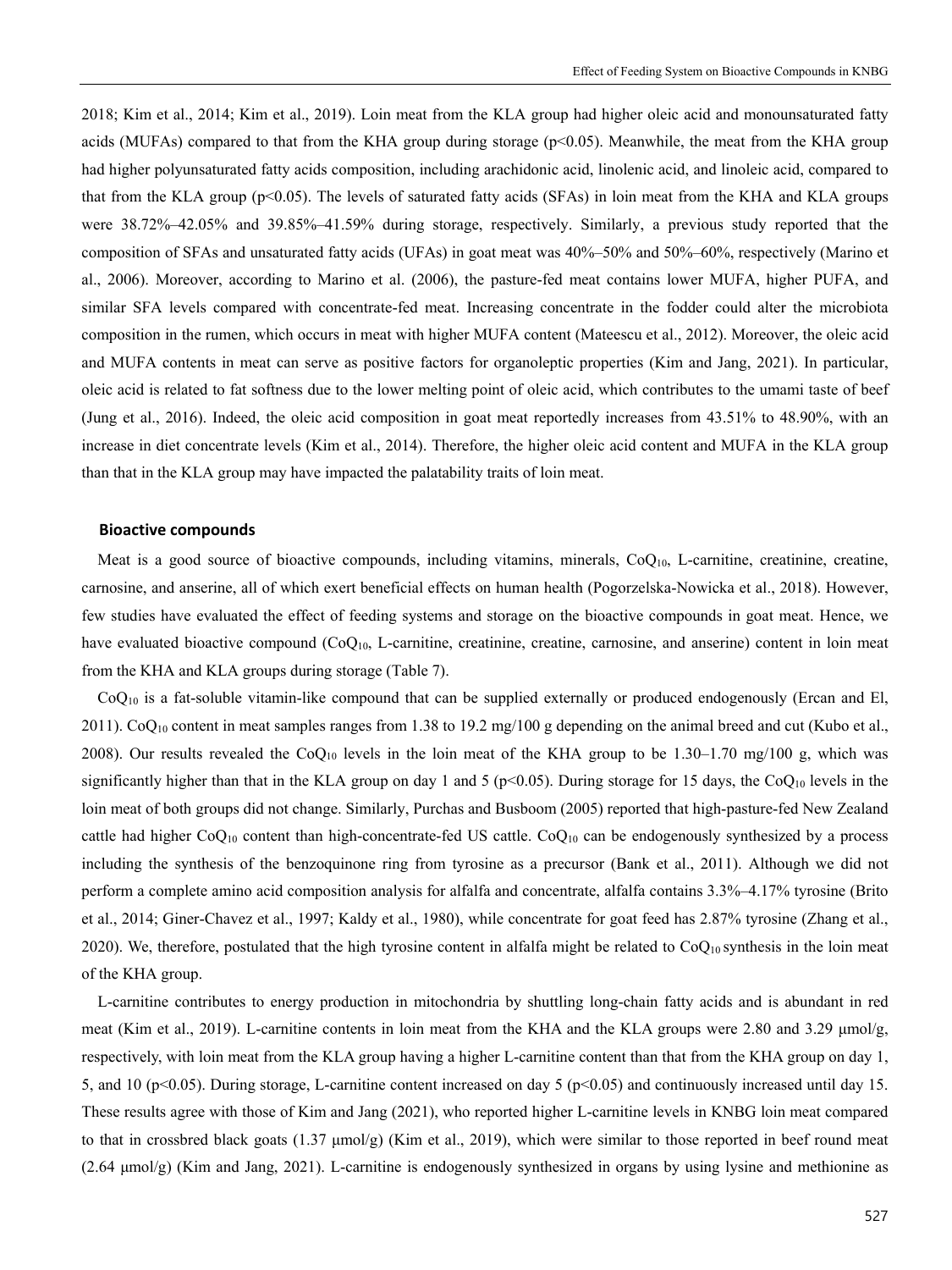| Bioactive compounds (mg/100 g) | Treatment  | Storage (days)     |                    |                    |                      |            |
|--------------------------------|------------|--------------------|--------------------|--------------------|----------------------|------------|
|                                |            | $\mathbf{1}$       | 5                  | 10                 | 15                   | <b>SEM</b> |
| $CoQ_{10}$                     | <b>KHA</b> | $1.70^{Aa}$        | $1.60^{\rm Aa}$    | 1.58 <sup>Aa</sup> | $1.44^{Aa}$          | 0.086      |
|                                | <b>KLA</b> | $1.43^{Ba}$        | 1.30 <sup>Ba</sup> | $1.34^{Aa}$        | $1.31^{Aa}$          | 0.066      |
|                                | <b>SEM</b> | 0.056              | 0.086              | 0.091              | 0.068                |            |
| L-Carnitine $(\mu mol/g)$      | <b>KHA</b> | $2.80^{Bb}$        | $3.42^{Ba}$        | 3.56 <sup>Ba</sup> | $3.73^{Aa}$          | 0.103      |
|                                | <b>KLA</b> | $3.29^{Ab}$        | $3.84^{Aa}$        | 3.90 <sup>Aa</sup> | $3.93$ <sup>Aa</sup> | 0.109      |
|                                | <b>SEM</b> | 0.105              | 0.117              | 0.069              | 0.124                |            |
| Creatinine                     | <b>KHA</b> | 1.67 <sup>Be</sup> | $2.08^{Bb}$        | $2.61^{Ba}$        | $2.80^{Ba}$          | 0.088      |
|                                | <b>KLA</b> | $2.71^{Ac}$        | 2.97 <sup>Ac</sup> | $3.46^{Ab}$        | $3.96^{Aa}$          | 0.079      |
|                                | <b>SEM</b> | 0.081              | 0.060              | 0.080              | 0.106                |            |
| Creatine                       | <b>KHA</b> | $191.60^{Aab}$     | $192.63^{Aa}$      | 183.33Aab          | 179.78 <sup>Ab</sup> | 3.047      |
|                                | <b>KLA</b> | 184.35Aa           | $179.76^{Ba}$      | 178.43Aa           | 171.39 <sup>Bb</sup> | 1.727      |
|                                | <b>SEM</b> | 2.565              | 2.522              | 2.568              | 2.235                |            |
| Carnosine                      | <b>KHA</b> | $46.90^{Ba}$       | $46.09^{Ba}$       | $46.51^{Ba}$       | 39.67Aa              | 2.057      |
|                                | <b>KLA</b> | 54.12Aa            | 54.44Aa            | 52.68Aa            | $43.28^{Ab}$         | 1.954      |
|                                | <b>SEM</b> | 1.695              | 1.741              | 1.571              | 2.779                |            |
| Anserine                       | <b>KHA</b> | 52.98Aa            | $51.66^{Aa}$       | $50.96^{Aa}$       | $46.52^{Aa}$         | 3.526      |
|                                | <b>KLA</b> | 54.99Aa            | 54.09Aa            | 54.99Aa            | $44.30^{Ab}$         | 2.041      |
|                                | <b>SEM</b> | 3.070              | 3.146              | 2.568              | 2.698                |            |

| Table 7. Effect of feeding alfalfa and concentrate on bioactive compounds of Korean native black goat loin during the cold storage |  |  |
|------------------------------------------------------------------------------------------------------------------------------------|--|--|
|                                                                                                                                    |  |  |

<sup>A,B</sup> Means within a column with different superscript differ significantly at p<0.05. <sup>a-c</sup> Means within a row with different superscript differ significantly at p<0.05.

KHA, KNBG fed high alfalfa (alfalfa: concentrate=8:2); KLA, KNBG fed low alfalfa (alfalfa: concentrate=2:8); KNBG, Korean native black goats.

precursors (Sarica et al., 2007). According to previous research, alfalfa contains 6.1%–6.6% lysine and 1.8%–1.9% methionine (Brito et al., 2014; Kaldy et al., 1980). Meanwhile, concentrate in goat feed contains 5.63% and 1.09%, respectively (Zhang et al., 2020). We, therefore, postulated that the high lysine and methionine content in alfalfa may have contributed to the synthesis of L-carnitine in the loin meat from the KHA group.

Creatine and creatinine have important roles in energy metabolism, with creatine non-enzymatically converted to creatinine via dehydration and formation of a ring structure in muscles (Kim and Jang, 2021). In this study, the levels of creatine and creatinine in loin meat from the KHA and KLA groups were 171.39–192.63 and 1.67–3.96 mg/100 g, respectively, which was similar to previous results in black goat loin meat (187.87 mg/100 g creatine and 3.13 mg/100 g creatinine) (Kim et al., 2019). Creatinine content in loin meat from the KLA group was higher than that from the KHA group (p<0.05). However, creatine content did not differ significantly between groups. During storage, creatinine content increased in the meat from both groups, while creatine content decreased (p<0.05). Creatine is enzymatically synthesized from glycine and arginine in the kidneys and liver (Kreider et al., 2017). According to previous studies, concentrate contains significantly higher glycine and arginine contents at 4.9% and 7.6%, respectively (Zhang et al., 2020) compared to alfalfa at 3.7% and 5.3%, respectively (Giner‐Chavez et al., 1997). We, therefore, postulated that the high glycine and arginine content in concentrate may have contributed to creatine synthesis in the loin meat from the KLA group, which was then non-enzymatically transformed into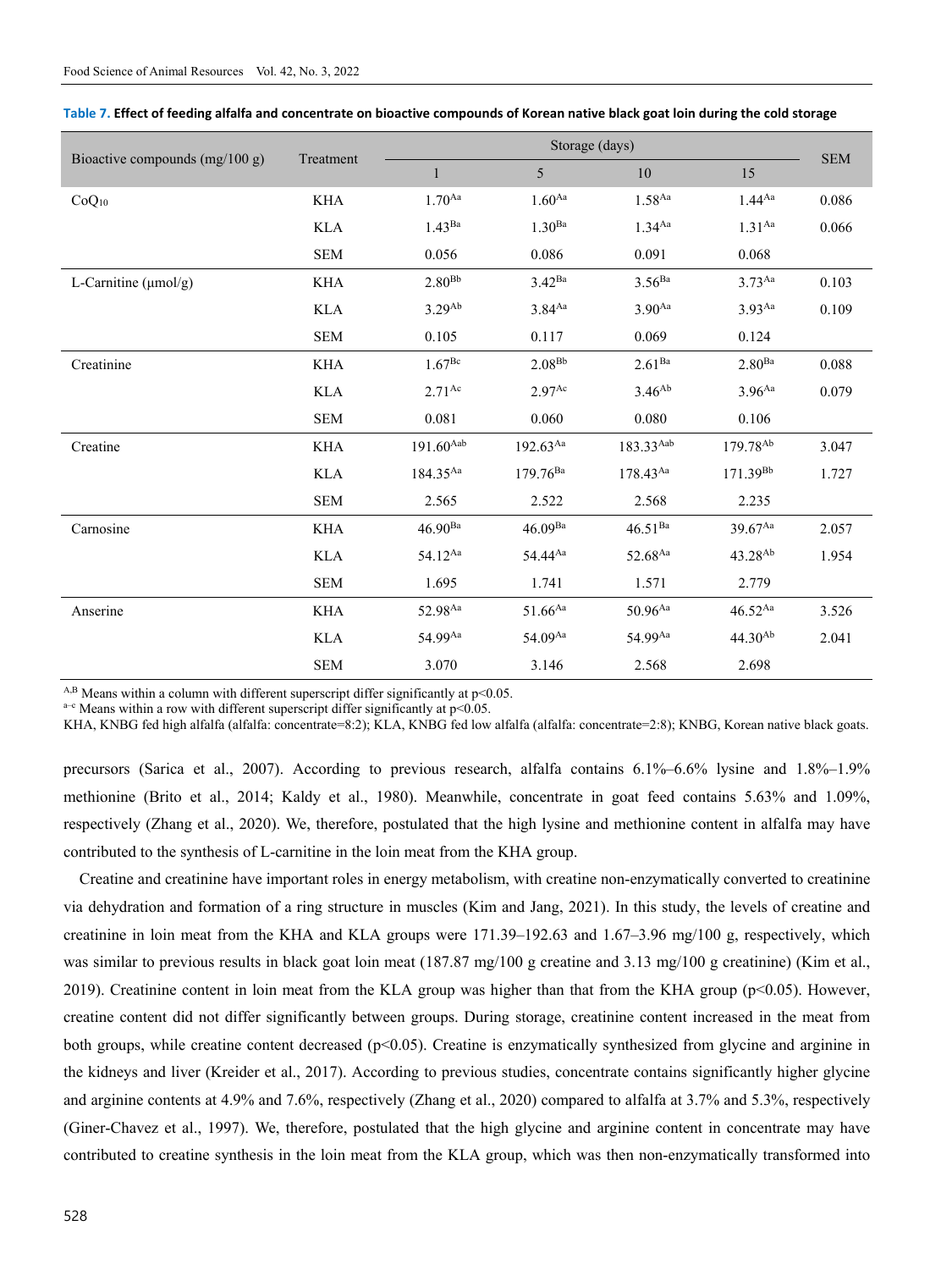creatinine.

Carnosine exhibits antioxidant and anti-glycation activities via chelating metal ions and scavenging reactive oxygen species (Mateescu et al., 2012). Carnosine content in the loin meat from the KLA group was 54.12 mg/100 g on day 1, which was higher than that in the KHA group ( $p<0.05$ ). During storage, the carnosine content in meat from the KLA group decreased on day 15 (p<0.05), while that in the KHA group remained unchanged. Moreover, the content of anserine, the methylated form of carnosine, in meat from the KHA and the KLA groups was 52.98–54.99 mg/100 g on day 1, with no significant differences between the two groups during storage. Meanwhile, the anserine content decreased in the meat from the KLA group on day 15 ( $p<0.05$ ), while that from the KHA group did not change. In comparison, carnosine content has been reported as 462 mg/100 g in pork loin (Kubo et al., 2008), 372 mg/100 g in beef (Mateescu et al., 2012), 65.25 mg/100 g in black goat loin (Kim et al., 2019), and 63.16 mg/100 g in chicken breast (Kim et al., 2019). Meanwhile, the anserine content in pork loin is 10.76 mg/100 g (Mora et al., 2007), 67 mg/100 g in beef (Mateescu et al., 2012), 81.93 mg/100 g in black goat loin (Kim et al., 2019), and 92.60 mg/100 g in chicken breast (Kim et al., 2020).

As carnosine (β-alanyl-l-histidine) and anserine (β-alanyl-l-methyl-l-histidine) are histidine-dipeptides, carnosine is synthesized from β-alanine and L-histidine (Qi et al., 2018). Increased histidine: lysine ratios (0.64) and histidine contents in diet increased the carnosine and anserine contents in chicken muscle and blood (Lackner et al., 2021). Although goats (ruminant) have a different amino acid metabolism than chickens (monogastric) (Teleni, 1993; Vernon, 1980), we postulated that the high histidine: lysine ratio in the concentrate (0.51; Zhang et al., 2020) helps improve the histidine-dipeptide contents in loin meat from the KLA group, compared to that in alfalfa (0.36; Kaldy et al., 1980). However, further analysis is required to evaluate the effect of histidine supplementation on carnosine and anserine contents, as well as the underlying metabolic mechanism in goat meat.

#### **Antioxidative activities**

With an increase in storage time, antioxidant activities (DPPH and ABTS radical scavenging activities, FRAP activity) of loin meat from both groups decreased (p<0.05; Table 8), similar to the results of Kim and Jang (2021). Previously, the DPPH, FRAP, and ABTS activities of boiled pork were determined to be 10.58–13.65, 3.66–5.31, and 26.60–39.43 μmol TE/g dry matter, respectively (Gil et al., 2016), while the ABTS and FRAP activities of black goat loin were obtained as 12.90 and 15.92 μmol TE/g dry matter, respectively (Kim et al., 2019). These results imply that loin meat from the KLA group had higher ABTS radical scavenging activity than boiled pork and black goat meat, similar to beef loin.

In our study, loin from the KLA group had higher ABTS radical scavenging and FRAP activities compared to that from the KHA group on days 1 and 5 ( $p<0.05$ ). In particular, loin meat from the KLA group had 1.5 times higher FRAP activity than that from the KHA group, throughout storage (p<0.05). It was reported that beef from pasture-fed cows in Argentina has a higher level of FRAP than that from grain-fed cows; however, ABTS<sup>+</sup> radical scavenging activity did not significantly differ between the cows (Wu et al., 2008). However, vitamin E content and superoxide dismutase activity in loin meat from pasturefed steers were higher than in those fed a mixed diet composed of silage, cattle-cake, and cereals mixture; however, glutathione peroxidase and OH radical scavenging activities were higher in loin meat from steers fed a mixed diet (Gatellier et al., 2004). Generally, grass and pasture contain many phytochemicals with high antioxidant activity (Gatellier et al., 2004). However, in this study, loin from the KLA group showed higher ABTS radical scavenging and FRAP activities than that from the KHA group. This activity was highly correlated with high carnosine, L-carnitine, and creatinine contents in the loin meat from the KLA group. Moreover, this phenomenon can be explained by the fact that concentrate diet is rich in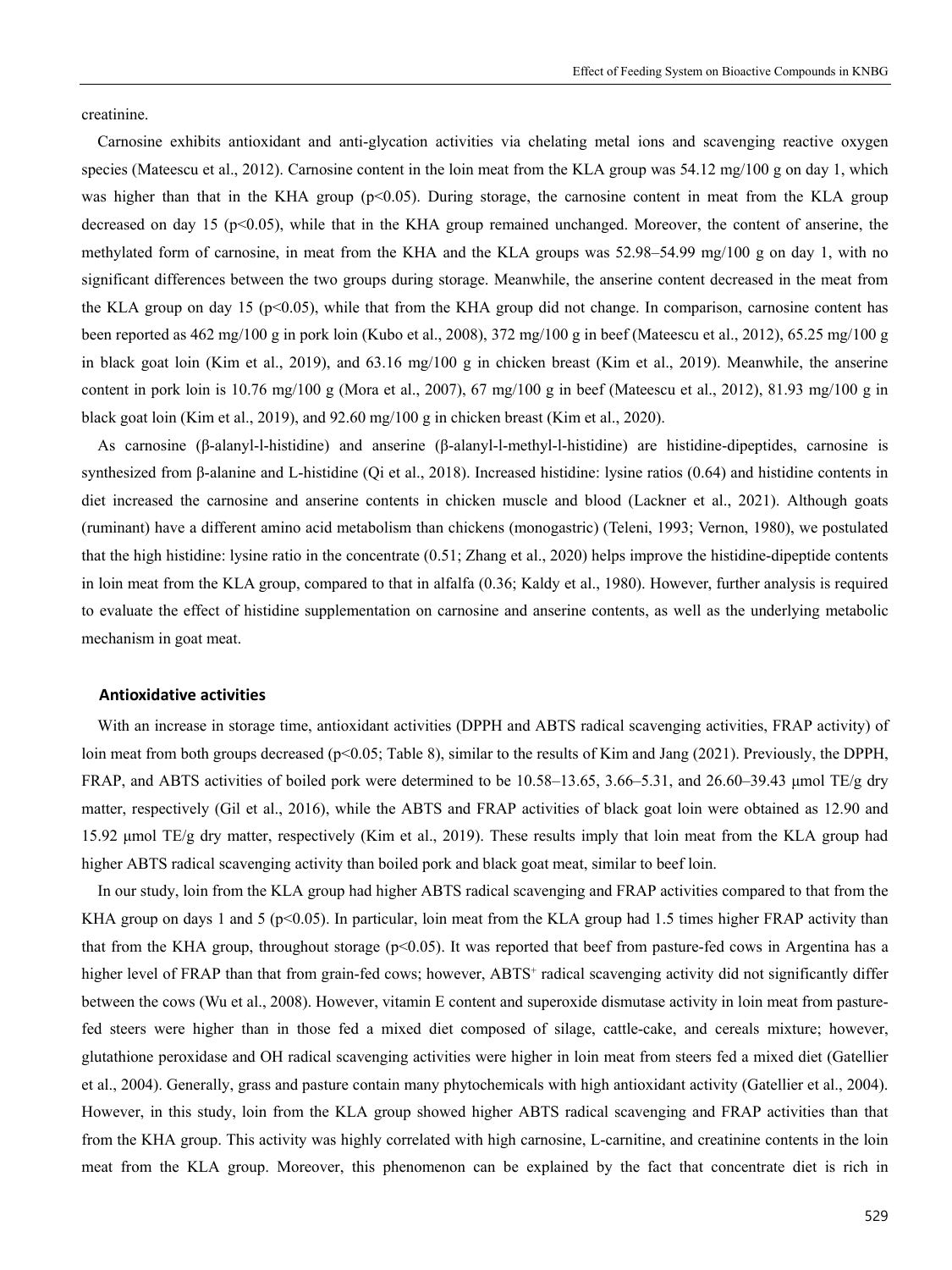| Antioxidant activity         |            | Storage (days) |                    |               |                       |            |
|------------------------------|------------|----------------|--------------------|---------------|-----------------------|------------|
| ( $\mu$ mol TE/g dry matter) | Treatment  | ш              | 5                  | 10            | 15                    | <b>SEM</b> |
| <b>DPPH</b>                  | <b>KHA</b> | $5.91^{Aa}$    | 5.25 <sup>Ba</sup> | $5.21^{Aa}$   | $4.09^{Bb}$           | 0.249      |
|                              | <b>KLA</b> | $6.74^{Aa}$    | $6.81^{Aa}$        | $5.82$ Aab    | 4.99 <sup>Ab</sup>    | 0.321      |
|                              | <b>SEM</b> | 0.398          | 0.151              | 0.274         | 0.272                 |            |
| <b>ABTS</b>                  | <b>KHA</b> | $42.26^{Ba}$   | $41.34^{Ba}$       | $41.40^{Aa}$  | $34.93^{Ab}$          | 1.076      |
|                              | <b>KLA</b> | $46.93^{Aa}$   | $47.04^{Aa}$       | $41.06^{Ab}$  | $37.79$ <sup>Ac</sup> | 0.729      |
|                              | <b>SEM</b> | 0.510          | 0.726              | 1.164         | 1.113                 |            |
| <b>FRAP</b>                  | <b>KHA</b> | $9.95^{Ba}$    | $9.12^{Ba}$        | $9.84^{Ba}$   | $7.81^{Bb}$           | 0.295      |
|                              | <b>KLA</b> | $14.17^{Aa}$   | $13.32^{Aab}$      | $13.35^{Aab}$ | $12.45^{Ab}$          | 0.269      |
|                              | <b>SEM</b> | 0.258          | 0.299              | 0.293         | 0.278                 |            |

| Table 8. Effect of feeding alfalfa and concentrate on antioxidant activities of Korean native black goat loin during the cold storage |  |  |  |
|---------------------------------------------------------------------------------------------------------------------------------------|--|--|--|
|---------------------------------------------------------------------------------------------------------------------------------------|--|--|--|

<sup>A,B</sup> Means within a column with different superscript differ significantly at p<0.05. <sup>a-c</sup> Means within a row with different superscript differ significantly at p<0.05.

KHA, KNBG fed high alfalfa (alfalfa: concentrate=8:2); KLA, KNBG fed low alfalfa (alfalfa: concentrate=2:8); DPPH, 2,2-diphenyl-1-picrylhydrazyl; ABTS, 2,2-azinobis (3-ethyl-benzothiazoline-6-sulfonic acid); FRAP, ferric reducing antioxidant power.

polyphenols, such as phytic acid and pro-anthocyanidins, which can also trap OH radicals (Yang et al., 2002).

#### **Multivariate statistical analysis**

To elucidate the relationship between bioactive compounds and antioxidant activities in the KHA and the KLA groups, PCA and PLS-DA analyses were performed. The PCA plot showed a clear separation between the KHA and the KLA groups. Two principal components (PC1=57%, PC2=16.1%) accounted for 73.1% of the total variation (Fig. 1A). The KLA group was highly correlated with anserine, L-carnitine, carnosine, and creatinine contents and antioxidant activities (Fig. 1B). The PLS-DA score plot also showed a clear separation between the KHA and the KLA groups with a correlation coefficient (R2) of 0.97, an accuracy of 1.0, and a cross-validation correlation coefficient (Q2) of 0.92 (Fig. 1C). FRAP, creatinine, ABTS radical scavenging activity, L-carnitine, and carnosine were evaluated with high VIP scores in PLS-DA and showed high abundance in the KLA group (Fig. 1D). These results supported the correlation between high creatinine, L-carnitine, and carnosine contents and FRAP and ABTS radical scavenging activity in the loin meat from the KLA group. Research on the relationship between bioactive compounds and antioxidant activities in goat meat is associated with a limitation. However, in our previous study, bioactive compounds (carnosine and anserine) and the antioxidant activity of beef loin and round showed a significant positive correlation (0.572≤r≤0.931), which is consistent with our present study results.

### **Conclusion**

In this study, we found that loin from the KLA group had high L-carnitine, creatinine, and carnosine content, suggesting that supplementation with high alfalfa for 90 days to finishing KNBG does not induce an increase in bioactive compounds within loin meat. Rather, supplementation with alfalfa and concentrate at a ratio of 2:8 increased the bioactive compounds in loin meat. We postulate that the various nutrients and certain amino acids contained in concentrates might contribute to the metabolism of bioactive compounds in KNBG; however, further research is needed to evaluate the quality and metabolites of bioactive compounds in KNBG meat and determine whether it is affected by the different dietary ratios of forage and concentrate.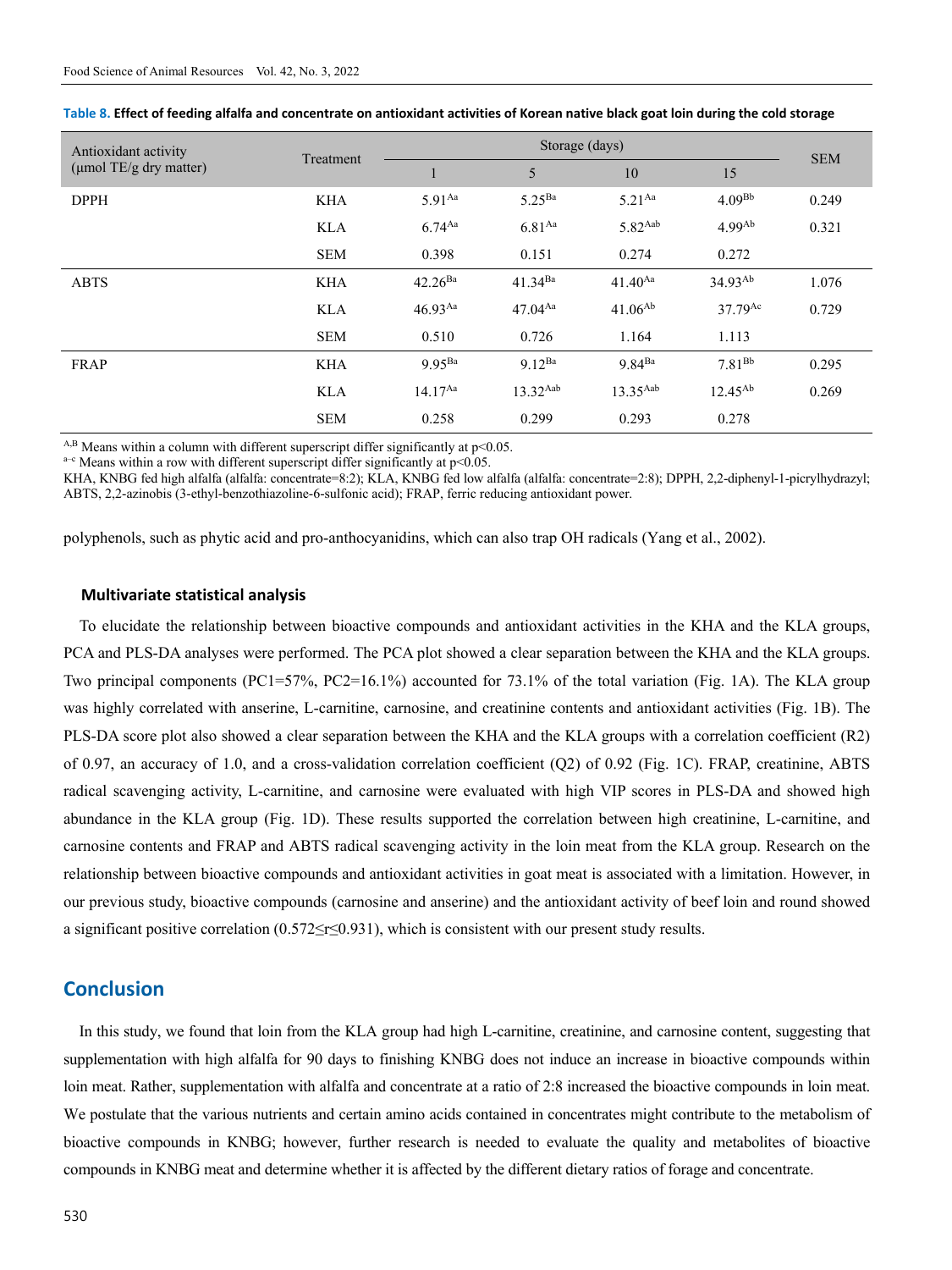

**Fig. 1. The principal component (PCA) and partial least squares-discriminant analysis (PLS-DA) analysis for bioactive compounds and**  anti-oxidant activities of loin meat of Korean native black goat feeding alfalfa and concentrate. (A) PCA score plot, (B) biplot of PCA result, (C) PLS-DA score plot, (D) variable importance analysis. KHA (no. 1–5), KNBG fed high alfalfa (alfalfa: concentrate=8:2); KLA (no. 6– 10), KNBG fed low alfalfa (alfalfa: concentrate=2:8); CN, creatinine; COQ<sub>10</sub>, coenzyme Q<sub>10</sub>; LCAR, L-carnitine; CAR, carnosine; CR, creatine; ANS, anserine; KNBG, Korean native black goats.

# **Conflicts of Interest**

The authors declare no potential conflicts of interest.

# **Acknowledgements**

This work was supported by the National Research Foundation of Korea (NRF) grant funded by the Korea government (MEST) (NRF-2018R1A2B6008077). Also, this research was funded with the support of "Cooperative Research Program for Agriculture Science & Technology Development (Project title: Analysis of inherited traits and establishment of reproductive techniques for Korean native goats, Project No. PJ 01431501) of the National Institute of Animal Science, Rural Development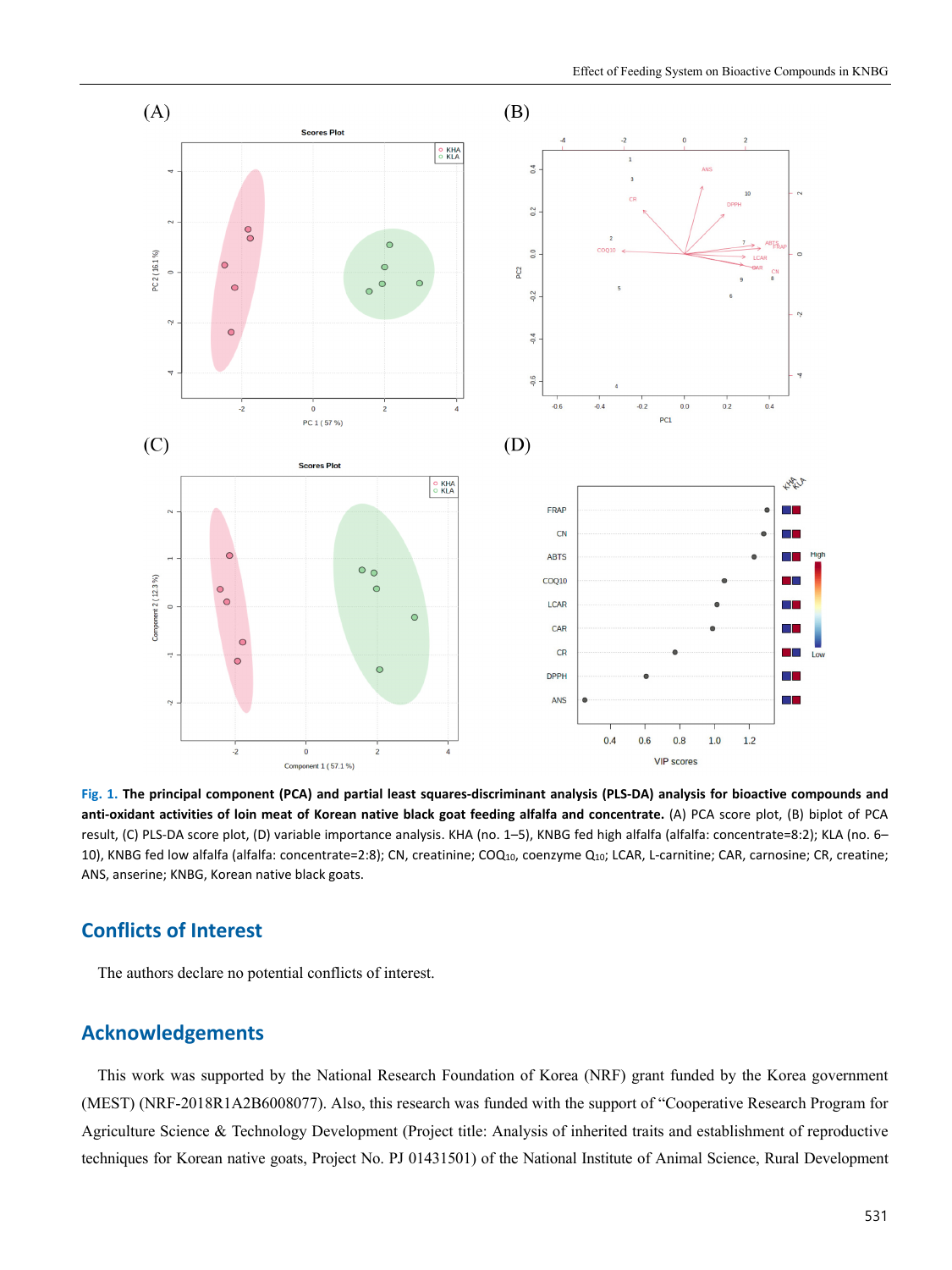Administration, Korea.

## **Author Contributions**

Conceptualization: Kim KW, Lee J, Lee SH, Lee SS, Jang A. Data curation: Kim Hye-Jin, Kim Hee-Jin, Kim KW, Lee J, Jang A. Formal analysis: Kim Hye-Jin, Kim Hee-Jin. Methodology: Kim Hye-Jin, Kim Hee-Jin, Kim KW, Lee J. Software: Kim Hye-Jin. Validation: Choi BH, Shin DJ, Jeon KH, Choi JY, Jang A. Investigation: Choi BH, Shin DJ, Jeon KH, Choi JY, Jang A. Writing - original draft: Kim Hye-Jin, Kim Hee-Jin, Kim KW, Lee J, Lee SH, Lee SS, Choi BH, Shin DJ, Jeon KH, Choi JY, Jang A. Writing - review & editing: Kim Hye-Jin, Kim Hee-Jin, Kim KW, Lee J, Lee SH, Lee SS, Choi BH, Shin DJ, Jeon KH, Choi JY, Jang A.

### **Ethics Approval**

The animal care and use protocols were followed under approval of the Institutional Animal Care and Use Committee of the NIAS, RDA, Korea (NIAS-2019-1545).

# **References**

AOAC. 1997. Official methods of analysis of AOAC International. 16<sup>th</sup> ed. AOAC International, Gaithersburg, MD, USA.

- Bank G, Kagan D, Madhavi D. 2011. Coenzyme Q<sub>10</sub>: Clinical update and bioavailability. Evid Based Complementary Altern Med 16:129-137.
- Brito AF, Tremblay GF, Bertrand A, Castonguay Y, Bélanger G, Michaud R, Lafrenière C, Martineau R, Berthiaume R. 2014. *Alfalfa baleage* with increased concentration of nonstructural carbohydrates supplemented with a corn-based concentrate did not improve production and nitrogen utilization in early lactation dairy cows. J Dairy Sci 97:6970-6990.
- Descalzo AM, Rossetti L, Grigioni G, Irurueta M, Sancho AM, Carrete J, Pensel NA. 2007. Antioxidant status and odour profile in fresh beef from pasture or grain-fed cattle. Meat Sci 75:299-307.
- Ercan P, El SN. 2011. Changes in content of coenzyme Q10 in beef muscle, beef liver and beef heart with cooking and *in vitro* digestion. J Food Compos Anal 24:1136-1140.
- Filgueras RS, Gatellier P, Aubry L, Thomas A, Bauchart D, Durand D, Zambiazi RC, Santé-Lhoutellier V. 2010. Colour, lipid and protein stability of *Rhea americana* meat during air- and vacuum-packaged storage: Influence of muscle on oxidative processes. Meat Sci 86:665-673.
- French P, O'Riordan EG, Monahan FJ, Caffrey PJ, Vidal M, Mooney MT, Troy DJ, Moloney AP. 2000. Meat quality of steers finished on autumn grass, grass silage or concentrate-based diets. Meat Sci 56:173-180.
- Gatellier P, Mercier Y, Renerre M. 2004. Effect of diet finishing mode (pasture or mixed diet) on antioxidant status of Charolais bovine meat. Meat Sci 67:385-394.
- Gil J, Kim D, Yoon SK, Ham JS, Jang A. 2016. Anti-oxidative and anti-inflammation activities of pork extracts. Korean J Food Sci Anim Resour 36:275-282.
- Giner-Chavez BI, Van Soest PJ, Robertson JB, Lascano C, Pell AN. 1997. Comparison of the precipitation of alfalfa leaf protein and bovine serum albumin by tannins in the radial diffusion method. J Sci Food Agric 74:513-523.
- Hwang YH, Bakhsh A, Ismail I, Lee JG, Joo ST. 2018. Effects of intensive alfalfa feeding on meat quality and fatty acid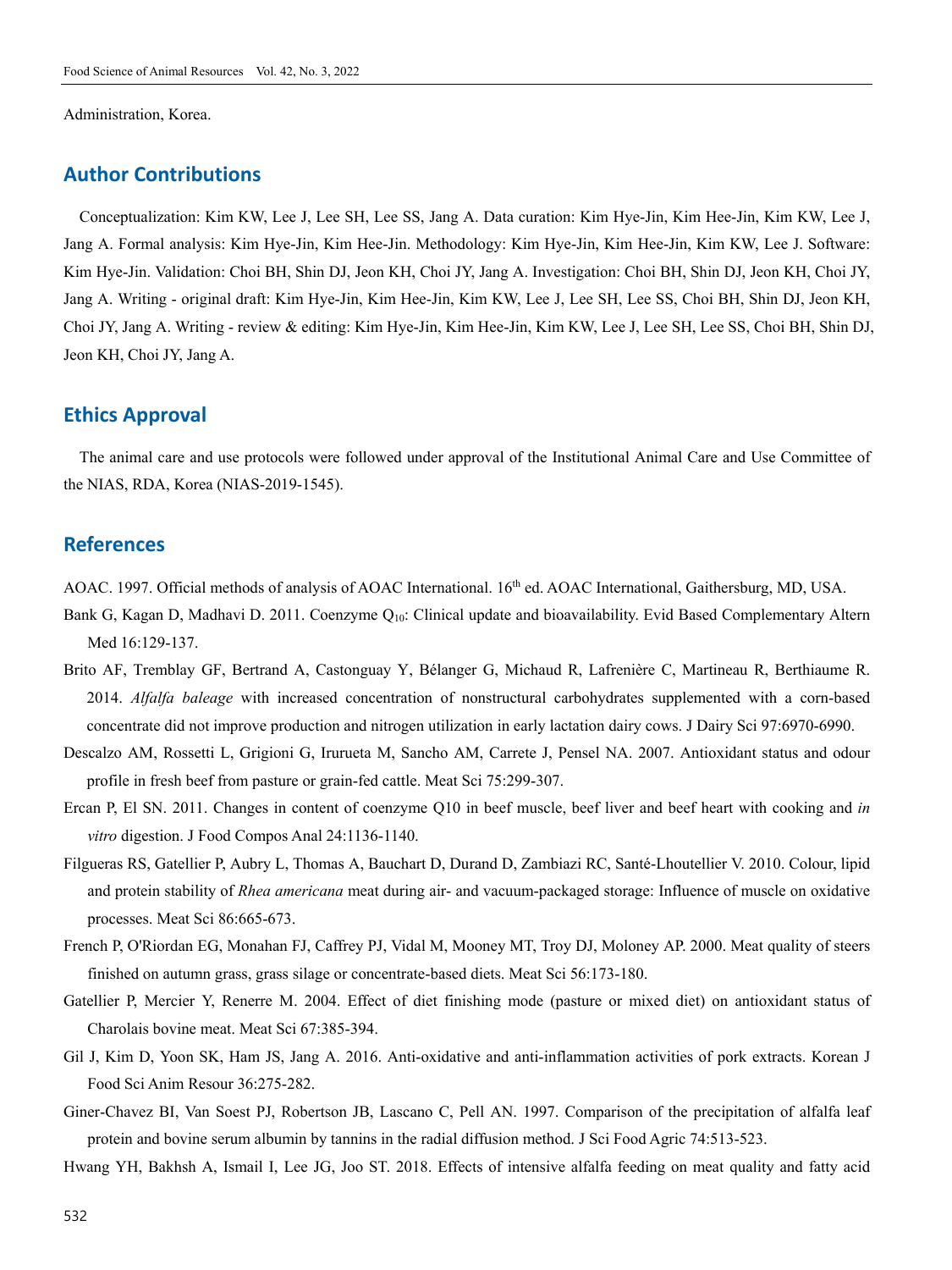profile of Korean native black goats. Korean J Food Sci Anim Resour 38:1092-1100.

- International Commission on Microbiological Specifications for Foods [ICMSF]. 1986. Sampling for microbiological analysis: Principles and specific applications. University of Toronto Press, Toronto, Canada.
- Jung EY, Hwang YH, Joo ST. 2016. The relationship between chemical compositions, meat quality, and palatability of the 10 primal cuts from Hanwoo steer. Korean J Food Sci Anim Resour 36:145-151.
- Jung GW, Jo IH, HwangBo S, Lee SH, Song HB. 2008. Effects of different feeding systems on nutrient availability, nitrogen retention and blood characteristics in native or crossbred Korean black goats. J Korean Soc Grassl Forage Sci 28:341-350.
- Kadim IT, Mahgoub O, Al-Ajmi DS, Al-Maqbaly RS, Al-Saqri NM, Ritchie A. 2004. An evaluation of the growth, carcass and meat quality characteristics of Omani goat breeds. Meat Sci 66:203-210.
- Kaldy MS, Johnston A, Smoliak S. 1980. Amino acid composition of rough fescue. J Range Manag 33:295-296.
- Kang SN, Chu GM, Song YM, Jin SK, Hwang IH, Kim IS. 2012. The effects of replacement of antibiotics with by-products of oriental medicinal plants on growth performance and meat qualities in fattening pigs. Anim Sci J 83:245-251.
- Kim HJ, Jang A. 2021. Correlations between the levels of the bioactive compounds and quality traits in beef loin and round during cold storage. Food Control 120:107491.
- Kim HJ, Kim HJ, Jang A. 2019. Nutritional and antioxidative properties of black goat meat cuts. Asian-Australas J Anim Sci 32:1423-1429.
- Kim HJ, Kim HJ, Jeon JJ, Nam KC, Shim KS, Jung JH, Kim KS, Choi Y, Kim SH, Jang A. 2020. Comparison of the quality characteristics of chicken breast meat from conventional and animal welfare farms under refrigerated storage. Poult Sci 99:1788-1796.
- Kim SW, Park SB, Kim MJ, Kim DH, Yim DG. 2014. Effects of different levels of concentrate in the diet on physicochemical traits of Korean native black goat meats. Korean J Food Sci Anim Resour 34:457-463.
- Kim SW, Yoon SH, Kim JH, Ko YG, Kim DH, Kang GH, Kim YS, Lee SM, Suh SW. 2012. Effects of feeding levels of concentrate on the growth, carcass characteristics and economic evaluation in feeds based on rice-straw of Korean black goats. J Korean Grassl Forage Sci 32:429-436.
- Kreider RB, Kalman DS, Antonio J, Ziegenfuss TN, Wildman R, Collins R, Candow DG, Kleiner SM, Almada AL, Lopez HL. 2017. International society of sports nutrition position stand: Safety and efficacy of creatine supplementation in exercise, sport, and medicine. Int J Sport Nutr 14:1-18.
- Kubo H, Fujii K, Kawabe T, Matsumoto S, Kishida H, Hosoe K. 2008. Food content of ubiquinol-10 and ubiquinone-10 in the Japanese diet. J Food Compos Anal 21:199-210.
- Lackner J, Albrecht A, Mittler M, Marx A, Kreyenschmidt J, Hess V, Sauerwein H. 2021. Effect of feeding histidine and *β*alanine on carnosine concentration, growth performance, and meat quality of broiler chickens. Poult Sci 100:101393.
- Lee D, Lee HJ, Yoon JW, Ryu M, Jo C. 2021a. Effects of cooking conditions on the physicochemical and sensory characteristics of dry- and wet-aged beef. Anim Biosci 34:1705-1716.
- Lee J, Lee SS, Kim CL, Choi BH, Lee SH, Kim DK, Lee ED, Kim KW, Ryu CH. 2021b. Effect of forage sources in total mixed ration (TMR) on *in vitro* rumen fermentation of goat. J Korean Grassl Forage Sci 41:102-109.
- Lee M, Jeong S, Seo J, Seo S. 2019. Changes in the ruminal fermentation and bacterial community structure by a sudden change to a high-concentrate diet in Korean domestic ruminants. Asian-Australas J Anim Sci 32: 92-102.
- Marino R, Albenzio M, Girolami A, Muscio A, Sevi A, Braghieri A. 2006. Effect of forage to concentrate ratio on growth performance, and on carcass and meat quality of Podolian young bulls. Meat Sci 72:415-424.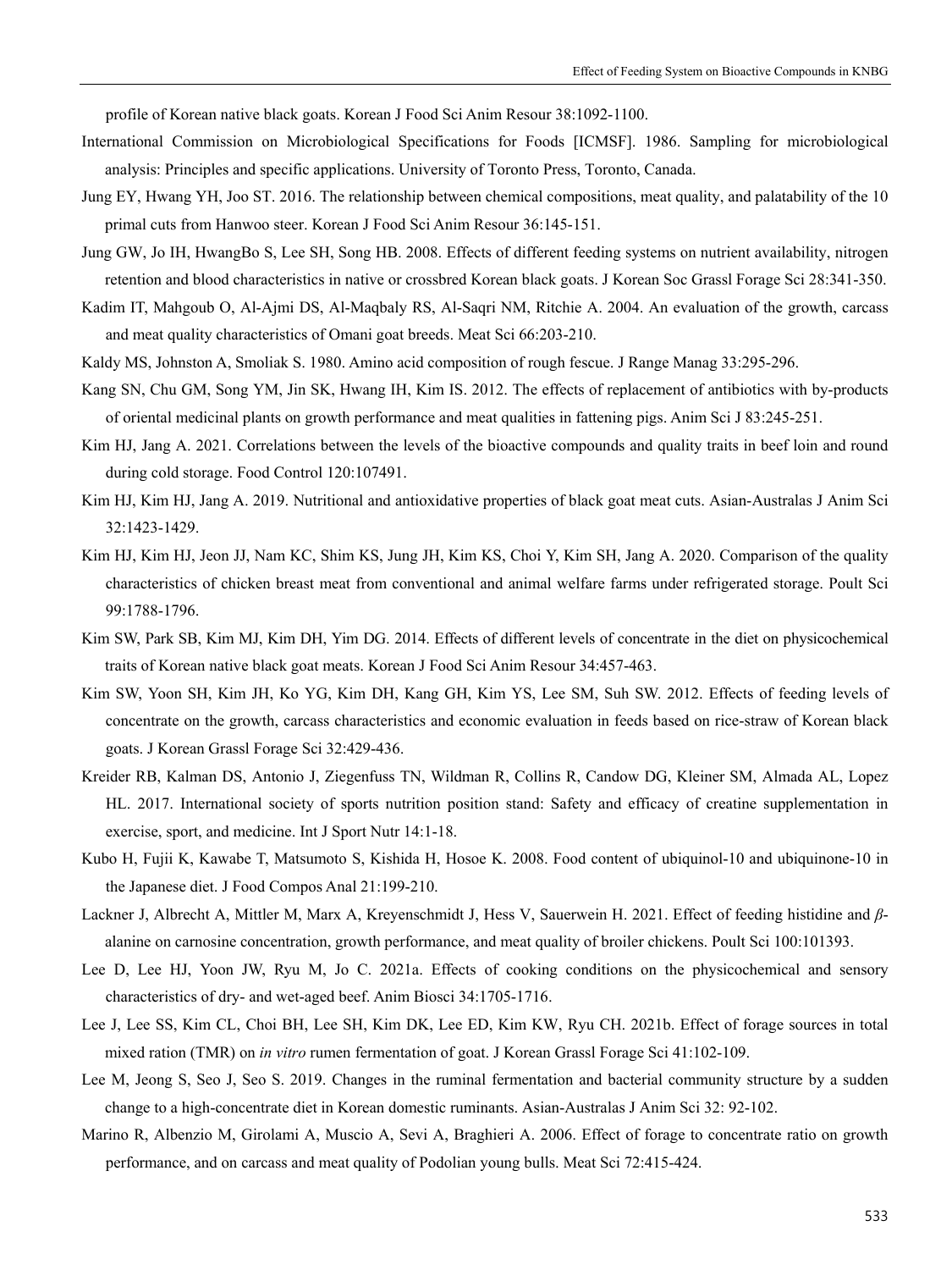- Marinova P, Banskalieva V, Alexandrov S, Tzvetkova V, Stanchev H. 2001. Carcass composition and meat quality of kids fed sunflower oil supplemented diet. Small Rumin Res 42:217-225.
- Mateescu RG, Garmyn AJ, O'Neil MA, Tait RG Jr, Abuzaid A, Mayes MS, Garrick DJ, Van Eenennaam AL, VanOverbeke DL, Hilton GG, Beitz DC, Reecy JM. 2012. Genetic parameters for carnitine, creatine, creatinine, carnosine, and anserine concentration in *longissimus* muscle and their association with palatability traits in Angus cattle. J Anim Sci 90:4248- 4255.
- Ministry of Agriculture, Food and Rural Affairs [MAFRA]. 2019. Statistical yearbook of agriculture, food and rural affairs. Available from: https://lib.mafra.go.kr/skyblueimage/7079.pdf. Accessed at Dec 20, 2021.
- Ministry of Food and Drug Safety [MFDS]. 2018. Regulations on microbial testing in meat. Available from: https://www. law.go.kr/LSW/admRulLsInfoP.do?admRulSeq=2100000109889. Accessed at Feb 3, 2022.
- Ministry of Food and Drug Safety [MFDS]. 2020. Food code. Available from: https://www.dm.gov.ae/wp-content/uploads/ 2020/11/Food-Code-2.0-Draft-Version-4.pdf. Accessed at Jan 12, 2022.
- Mora L, Sentandreu MA, Toldrá F. 2007. Hydrophilic chromatographic determination of carnosine, anserine, balenine, creatine, and creatinine. J Agric Food Chem 55:4664-4669.
- No KM, Leem DG, Kim MG, Park KS, Yoon TH, Hong J, Park SY, Jeong JY. 2011. Analysis of coenzyme Q 10 in dietary supplement by HPLC. J Food Hyg Saf 26:12-15.
- Nuernberg K, Dannenberger D, Nuernberg G, Ender K, Voigt J, Scollan ND, Wood JD, Nute GR, Richardson RI. 2005. Effect of a grass-based and a concentrate feeding system on meat quality characteristics and fatty acid composition of *longissimus* muscle in different cattle breeds. Livest Prod Sci 94:137-147.
- Pogorzelska-Nowicka E, Atanasov AG, Horbańczuk J, Wierzbicka A. 2018. Bioactive compounds in functional meat products. Molecules 23:307.
- Prommachart R, Belem TS, Uriyapongson S, Rayas-Duarte P, Uriyapongson J, Ramanathan R. 2020. The effect of black rice water extract on surface color, lipid oxidation, microbial growth, and antioxidant activity of beef patties during chilled storage. Meat Sci 164:108091.
- Purchas RW, Busboom JR. 2005. The effect of production system and age on levels of iron, taurine, carnosine, coenzyme Q<sub>10</sub>, and creatine in beef muscles and liver. Meat Sci 70:589-596.
- Qi B, Wang J, Ma YB, Wu SG, Qi GH, Zhang HJ. 2018. Effect of dietary *β*-alanine supplementation on growth performance, meat quality, carnosine content, and gene expression of carnosine-related enzymes in broilers. Poult Sci 97:1220-1228.
- Realini CE, Duckett SK, Brito GW, Dalla Rizza M, De Mattos D. 2004. Effect of pasture vs. concentrate feeding with or without antioxidants on carcass characteristics, fatty acid composition, and quality of Uruguayan beef. Meat Sci 66:567-577.
- Sarica S, Corduk M, Ensoy U, Basmacioglu H, Karatas U. 2007. Effects of dietary supplementation of L-carnitine on performance, carcass and meat characteristics of quails. S Afr J Anim Sci 37:189-201.
- Sebsibe A. 2008. Sheep and goat meat characteristics and quality. In Sheep and goat production handbook for Ethiopia. Yami A, Merkel RC (ed). Ethiopian Sheep and Goat Productivity Improvement Program (ESGPIP), Addis Ababa, Ethiopia. pp 323-328.
- Shimada K, Sakuma Y, Wakamatsu J, Fukushima M, Sekikawa M, Kuchida K, Mikami M. 2004. Species and muscle differences in L-carnitine levels in skeletal muscles based on a new simple assay. Meat Sci 68:357-362.
- Son YS. 1999. Production and uses of Korean native black goat. Small Rumin Res 34:303-308.